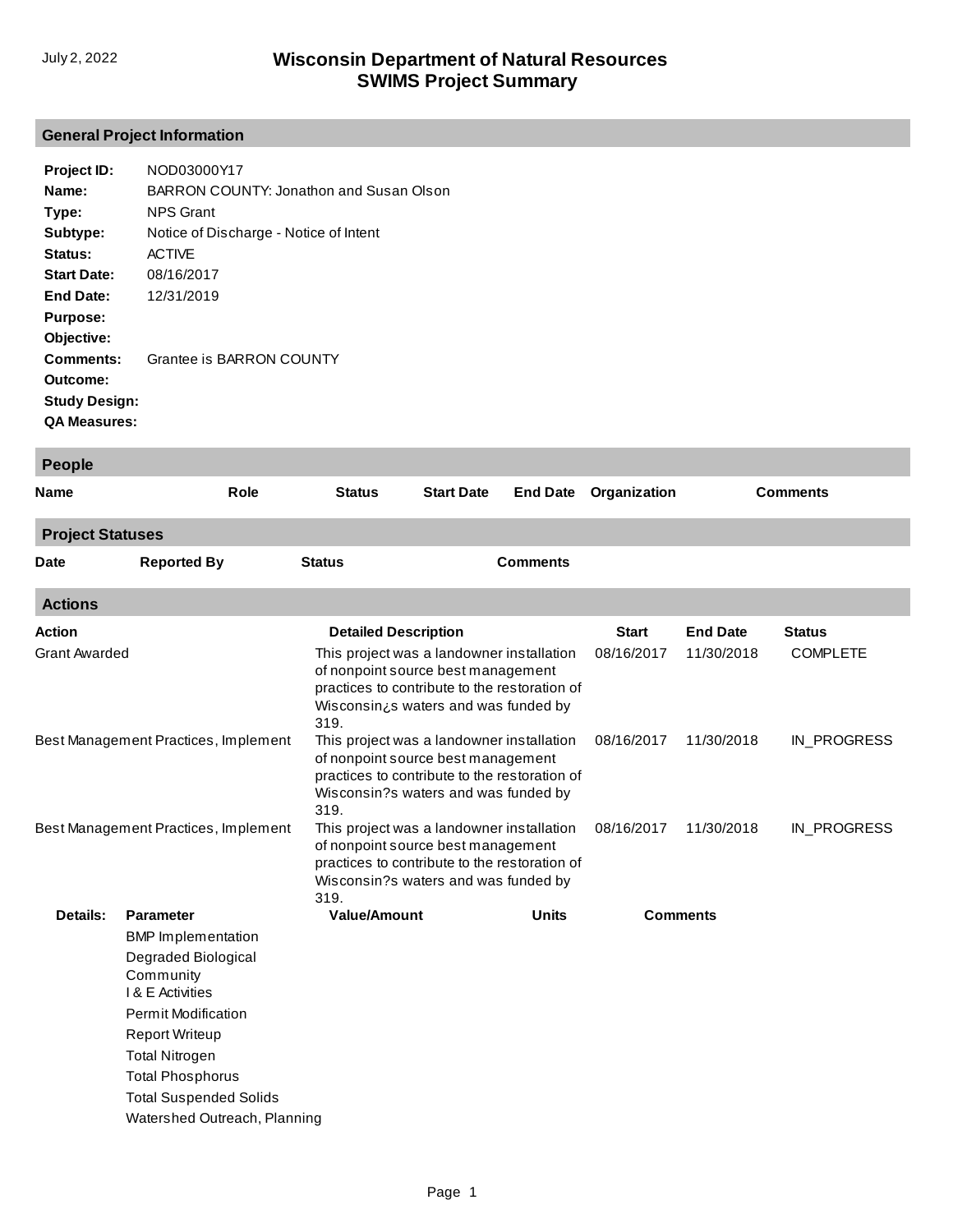| 08/16/2017<br>This project was a landowner installation<br>11/30/2018<br>IN_PROGRESS<br>of nonpoint source best management<br>practices to contribute to the restoration of<br>Wisconsin?s waters and was funded by<br>319.<br><b>Monitoring Stations</b><br><b>Comments</b><br><b>Name</b><br><b>Assessment Units</b><br><b>Local Name</b><br><b>Official Name</b><br><b>Segment</b><br>Anderson Lake<br>Anderson Lake<br><b>Bailey Lake</b><br>Bailey Lake<br><b>Bass Lake</b><br><b>Bass Lake</b><br><b>Bass Lake</b><br><b>Bass Lake</b><br><b>Bass Lake</b><br><b>Bass Lake</b><br>1<br><b>Bass Lake</b><br>1833200<br><b>Bass Lake</b><br><b>Beauty Lake</b><br><b>Beauty Lake</b><br>Big Dummy Lake<br>Big Dummy Lake<br>Bowman Lake<br>Bowman Lake<br>1<br>Chain Lake<br>Chain Lake<br>Collingwood Lake<br>Collingwood Lake<br>1<br>Crooked Lake<br>Crooked Lake<br>1842300<br>Dietz Lake No.1<br>Dietz Lakes<br>1844900<br>1<br>Dietz Lakes<br>Dietz Lake No.2<br>1845100<br>Dietz Lakes<br>Dietz Lakes<br>1845200<br>Dietz Lakes<br>Dietz Lakes<br>1849000<br>Firetag Lake<br>Firetag Lake<br>1<br>1850100<br>Gates Lake<br>Gates Lake<br>Gates Lake<br>1850100<br>2<br>Gates Lake<br>1851100<br>Goose Lake<br>Goose Lake<br>Greely Lake<br>Greeley Lake<br>1<br>1853500<br>Hillman Lake<br>Hillman Lake<br>1853800<br>1<br>Hogback Lake<br>Hogback Lake<br>1856600<br>Johnnys Lake<br>Johnnys Lake<br>1857700<br><b>Kelly Lake</b><br><b>Kelly Lake</b><br>1858100<br>Kirby Lake<br>Kirby Lake<br>1858200<br>Kirby Lake<br>Kirby Lake<br>Little Dummy Lake<br>1861400<br>Little Dummy Lake<br>Little Granite Lake<br>Little Granite Lake<br>1861600<br>Little Lake<br>1862000<br>Little Lake<br>1862300<br>Little Silver Lake<br>Little Silver Lake<br>1864000<br>Lower Devils Lake<br>Lower Devils Lake<br>1864100<br>Lower Spirit Lake<br>Lower Spirit Lake<br>1866600<br>Minnow Lake<br>Minnow Lake<br>1867100<br>Mitchell Lake<br>Mitchell Lake<br>Moon Lake<br>Moon Lake<br>1867600<br>Musket Lake (Mosquito)<br>Musket Lake<br>1 | Action               | <b>Detailed Description</b> | <b>Start</b> | <b>End Date</b> | <b>Status</b> |
|---------------------------------------------------------------------------------------------------------------------------------------------------------------------------------------------------------------------------------------------------------------------------------------------------------------------------------------------------------------------------------------------------------------------------------------------------------------------------------------------------------------------------------------------------------------------------------------------------------------------------------------------------------------------------------------------------------------------------------------------------------------------------------------------------------------------------------------------------------------------------------------------------------------------------------------------------------------------------------------------------------------------------------------------------------------------------------------------------------------------------------------------------------------------------------------------------------------------------------------------------------------------------------------------------------------------------------------------------------------------------------------------------------------------------------------------------------------------------------------------------------------------------------------------------------------------------------------------------------------------------------------------------------------------------------------------------------------------------------------------------------------------------------------------------------------------------------------------------------------------------------------------------------------------------------------------------------------------------------------------------------------------------------------------------|----------------------|-----------------------------|--------------|-----------------|---------------|
|                                                                                                                                                                                                                                                                                                                                                                                                                                                                                                                                                                                                                                                                                                                                                                                                                                                                                                                                                                                                                                                                                                                                                                                                                                                                                                                                                                                                                                                                                                                                                                                                                                                                                                                                                                                                                                                                                                                                                                                                                                                   | <b>Grant Awarded</b> |                             |              |                 |               |
|                                                                                                                                                                                                                                                                                                                                                                                                                                                                                                                                                                                                                                                                                                                                                                                                                                                                                                                                                                                                                                                                                                                                                                                                                                                                                                                                                                                                                                                                                                                                                                                                                                                                                                                                                                                                                                                                                                                                                                                                                                                   |                      |                             |              |                 |               |
|                                                                                                                                                                                                                                                                                                                                                                                                                                                                                                                                                                                                                                                                                                                                                                                                                                                                                                                                                                                                                                                                                                                                                                                                                                                                                                                                                                                                                                                                                                                                                                                                                                                                                                                                                                                                                                                                                                                                                                                                                                                   | <b>Station ID</b>    |                             |              |                 |               |
|                                                                                                                                                                                                                                                                                                                                                                                                                                                                                                                                                                                                                                                                                                                                                                                                                                                                                                                                                                                                                                                                                                                                                                                                                                                                                                                                                                                                                                                                                                                                                                                                                                                                                                                                                                                                                                                                                                                                                                                                                                                   |                      |                             |              |                 |               |
|                                                                                                                                                                                                                                                                                                                                                                                                                                                                                                                                                                                                                                                                                                                                                                                                                                                                                                                                                                                                                                                                                                                                                                                                                                                                                                                                                                                                                                                                                                                                                                                                                                                                                                                                                                                                                                                                                                                                                                                                                                                   | <b>WBIC</b>          |                             |              |                 |               |
|                                                                                                                                                                                                                                                                                                                                                                                                                                                                                                                                                                                                                                                                                                                                                                                                                                                                                                                                                                                                                                                                                                                                                                                                                                                                                                                                                                                                                                                                                                                                                                                                                                                                                                                                                                                                                                                                                                                                                                                                                                                   | 1832100              |                             |              |                 |               |
|                                                                                                                                                                                                                                                                                                                                                                                                                                                                                                                                                                                                                                                                                                                                                                                                                                                                                                                                                                                                                                                                                                                                                                                                                                                                                                                                                                                                                                                                                                                                                                                                                                                                                                                                                                                                                                                                                                                                                                                                                                                   | 1832400              |                             |              |                 |               |
|                                                                                                                                                                                                                                                                                                                                                                                                                                                                                                                                                                                                                                                                                                                                                                                                                                                                                                                                                                                                                                                                                                                                                                                                                                                                                                                                                                                                                                                                                                                                                                                                                                                                                                                                                                                                                                                                                                                                                                                                                                                   | 1832800              |                             |              |                 |               |
|                                                                                                                                                                                                                                                                                                                                                                                                                                                                                                                                                                                                                                                                                                                                                                                                                                                                                                                                                                                                                                                                                                                                                                                                                                                                                                                                                                                                                                                                                                                                                                                                                                                                                                                                                                                                                                                                                                                                                                                                                                                   | 1832900              |                             |              |                 |               |
|                                                                                                                                                                                                                                                                                                                                                                                                                                                                                                                                                                                                                                                                                                                                                                                                                                                                                                                                                                                                                                                                                                                                                                                                                                                                                                                                                                                                                                                                                                                                                                                                                                                                                                                                                                                                                                                                                                                                                                                                                                                   | 1833100              |                             |              |                 |               |
|                                                                                                                                                                                                                                                                                                                                                                                                                                                                                                                                                                                                                                                                                                                                                                                                                                                                                                                                                                                                                                                                                                                                                                                                                                                                                                                                                                                                                                                                                                                                                                                                                                                                                                                                                                                                                                                                                                                                                                                                                                                   |                      |                             |              |                 |               |
|                                                                                                                                                                                                                                                                                                                                                                                                                                                                                                                                                                                                                                                                                                                                                                                                                                                                                                                                                                                                                                                                                                                                                                                                                                                                                                                                                                                                                                                                                                                                                                                                                                                                                                                                                                                                                                                                                                                                                                                                                                                   | 1834300              |                             |              |                 |               |
|                                                                                                                                                                                                                                                                                                                                                                                                                                                                                                                                                                                                                                                                                                                                                                                                                                                                                                                                                                                                                                                                                                                                                                                                                                                                                                                                                                                                                                                                                                                                                                                                                                                                                                                                                                                                                                                                                                                                                                                                                                                   | 1835100              |                             |              |                 |               |
|                                                                                                                                                                                                                                                                                                                                                                                                                                                                                                                                                                                                                                                                                                                                                                                                                                                                                                                                                                                                                                                                                                                                                                                                                                                                                                                                                                                                                                                                                                                                                                                                                                                                                                                                                                                                                                                                                                                                                                                                                                                   | 1837000              |                             |              |                 |               |
|                                                                                                                                                                                                                                                                                                                                                                                                                                                                                                                                                                                                                                                                                                                                                                                                                                                                                                                                                                                                                                                                                                                                                                                                                                                                                                                                                                                                                                                                                                                                                                                                                                                                                                                                                                                                                                                                                                                                                                                                                                                   | 1840100              |                             |              |                 |               |
|                                                                                                                                                                                                                                                                                                                                                                                                                                                                                                                                                                                                                                                                                                                                                                                                                                                                                                                                                                                                                                                                                                                                                                                                                                                                                                                                                                                                                                                                                                                                                                                                                                                                                                                                                                                                                                                                                                                                                                                                                                                   | 1841500              |                             |              |                 |               |
|                                                                                                                                                                                                                                                                                                                                                                                                                                                                                                                                                                                                                                                                                                                                                                                                                                                                                                                                                                                                                                                                                                                                                                                                                                                                                                                                                                                                                                                                                                                                                                                                                                                                                                                                                                                                                                                                                                                                                                                                                                                   |                      |                             |              |                 |               |
|                                                                                                                                                                                                                                                                                                                                                                                                                                                                                                                                                                                                                                                                                                                                                                                                                                                                                                                                                                                                                                                                                                                                                                                                                                                                                                                                                                                                                                                                                                                                                                                                                                                                                                                                                                                                                                                                                                                                                                                                                                                   |                      |                             |              |                 |               |
|                                                                                                                                                                                                                                                                                                                                                                                                                                                                                                                                                                                                                                                                                                                                                                                                                                                                                                                                                                                                                                                                                                                                                                                                                                                                                                                                                                                                                                                                                                                                                                                                                                                                                                                                                                                                                                                                                                                                                                                                                                                   | 1845000              |                             |              |                 |               |
|                                                                                                                                                                                                                                                                                                                                                                                                                                                                                                                                                                                                                                                                                                                                                                                                                                                                                                                                                                                                                                                                                                                                                                                                                                                                                                                                                                                                                                                                                                                                                                                                                                                                                                                                                                                                                                                                                                                                                                                                                                                   |                      |                             |              |                 |               |
|                                                                                                                                                                                                                                                                                                                                                                                                                                                                                                                                                                                                                                                                                                                                                                                                                                                                                                                                                                                                                                                                                                                                                                                                                                                                                                                                                                                                                                                                                                                                                                                                                                                                                                                                                                                                                                                                                                                                                                                                                                                   |                      |                             |              |                 |               |
|                                                                                                                                                                                                                                                                                                                                                                                                                                                                                                                                                                                                                                                                                                                                                                                                                                                                                                                                                                                                                                                                                                                                                                                                                                                                                                                                                                                                                                                                                                                                                                                                                                                                                                                                                                                                                                                                                                                                                                                                                                                   |                      |                             |              |                 |               |
|                                                                                                                                                                                                                                                                                                                                                                                                                                                                                                                                                                                                                                                                                                                                                                                                                                                                                                                                                                                                                                                                                                                                                                                                                                                                                                                                                                                                                                                                                                                                                                                                                                                                                                                                                                                                                                                                                                                                                                                                                                                   |                      |                             |              |                 |               |
|                                                                                                                                                                                                                                                                                                                                                                                                                                                                                                                                                                                                                                                                                                                                                                                                                                                                                                                                                                                                                                                                                                                                                                                                                                                                                                                                                                                                                                                                                                                                                                                                                                                                                                                                                                                                                                                                                                                                                                                                                                                   |                      |                             |              |                 |               |
|                                                                                                                                                                                                                                                                                                                                                                                                                                                                                                                                                                                                                                                                                                                                                                                                                                                                                                                                                                                                                                                                                                                                                                                                                                                                                                                                                                                                                                                                                                                                                                                                                                                                                                                                                                                                                                                                                                                                                                                                                                                   |                      |                             |              |                 |               |
|                                                                                                                                                                                                                                                                                                                                                                                                                                                                                                                                                                                                                                                                                                                                                                                                                                                                                                                                                                                                                                                                                                                                                                                                                                                                                                                                                                                                                                                                                                                                                                                                                                                                                                                                                                                                                                                                                                                                                                                                                                                   | 1851800              |                             |              |                 |               |
|                                                                                                                                                                                                                                                                                                                                                                                                                                                                                                                                                                                                                                                                                                                                                                                                                                                                                                                                                                                                                                                                                                                                                                                                                                                                                                                                                                                                                                                                                                                                                                                                                                                                                                                                                                                                                                                                                                                                                                                                                                                   |                      |                             |              |                 |               |
|                                                                                                                                                                                                                                                                                                                                                                                                                                                                                                                                                                                                                                                                                                                                                                                                                                                                                                                                                                                                                                                                                                                                                                                                                                                                                                                                                                                                                                                                                                                                                                                                                                                                                                                                                                                                                                                                                                                                                                                                                                                   |                      |                             |              |                 |               |
|                                                                                                                                                                                                                                                                                                                                                                                                                                                                                                                                                                                                                                                                                                                                                                                                                                                                                                                                                                                                                                                                                                                                                                                                                                                                                                                                                                                                                                                                                                                                                                                                                                                                                                                                                                                                                                                                                                                                                                                                                                                   |                      |                             |              |                 |               |
|                                                                                                                                                                                                                                                                                                                                                                                                                                                                                                                                                                                                                                                                                                                                                                                                                                                                                                                                                                                                                                                                                                                                                                                                                                                                                                                                                                                                                                                                                                                                                                                                                                                                                                                                                                                                                                                                                                                                                                                                                                                   |                      |                             |              |                 |               |
|                                                                                                                                                                                                                                                                                                                                                                                                                                                                                                                                                                                                                                                                                                                                                                                                                                                                                                                                                                                                                                                                                                                                                                                                                                                                                                                                                                                                                                                                                                                                                                                                                                                                                                                                                                                                                                                                                                                                                                                                                                                   |                      |                             |              |                 |               |
|                                                                                                                                                                                                                                                                                                                                                                                                                                                                                                                                                                                                                                                                                                                                                                                                                                                                                                                                                                                                                                                                                                                                                                                                                                                                                                                                                                                                                                                                                                                                                                                                                                                                                                                                                                                                                                                                                                                                                                                                                                                   |                      |                             |              |                 |               |
|                                                                                                                                                                                                                                                                                                                                                                                                                                                                                                                                                                                                                                                                                                                                                                                                                                                                                                                                                                                                                                                                                                                                                                                                                                                                                                                                                                                                                                                                                                                                                                                                                                                                                                                                                                                                                                                                                                                                                                                                                                                   |                      |                             |              |                 |               |
|                                                                                                                                                                                                                                                                                                                                                                                                                                                                                                                                                                                                                                                                                                                                                                                                                                                                                                                                                                                                                                                                                                                                                                                                                                                                                                                                                                                                                                                                                                                                                                                                                                                                                                                                                                                                                                                                                                                                                                                                                                                   |                      |                             |              |                 |               |
|                                                                                                                                                                                                                                                                                                                                                                                                                                                                                                                                                                                                                                                                                                                                                                                                                                                                                                                                                                                                                                                                                                                                                                                                                                                                                                                                                                                                                                                                                                                                                                                                                                                                                                                                                                                                                                                                                                                                                                                                                                                   |                      |                             |              |                 |               |
|                                                                                                                                                                                                                                                                                                                                                                                                                                                                                                                                                                                                                                                                                                                                                                                                                                                                                                                                                                                                                                                                                                                                                                                                                                                                                                                                                                                                                                                                                                                                                                                                                                                                                                                                                                                                                                                                                                                                                                                                                                                   |                      |                             |              |                 |               |
|                                                                                                                                                                                                                                                                                                                                                                                                                                                                                                                                                                                                                                                                                                                                                                                                                                                                                                                                                                                                                                                                                                                                                                                                                                                                                                                                                                                                                                                                                                                                                                                                                                                                                                                                                                                                                                                                                                                                                                                                                                                   |                      |                             |              |                 |               |
|                                                                                                                                                                                                                                                                                                                                                                                                                                                                                                                                                                                                                                                                                                                                                                                                                                                                                                                                                                                                                                                                                                                                                                                                                                                                                                                                                                                                                                                                                                                                                                                                                                                                                                                                                                                                                                                                                                                                                                                                                                                   |                      |                             |              |                 |               |
|                                                                                                                                                                                                                                                                                                                                                                                                                                                                                                                                                                                                                                                                                                                                                                                                                                                                                                                                                                                                                                                                                                                                                                                                                                                                                                                                                                                                                                                                                                                                                                                                                                                                                                                                                                                                                                                                                                                                                                                                                                                   |                      |                             |              |                 |               |
|                                                                                                                                                                                                                                                                                                                                                                                                                                                                                                                                                                                                                                                                                                                                                                                                                                                                                                                                                                                                                                                                                                                                                                                                                                                                                                                                                                                                                                                                                                                                                                                                                                                                                                                                                                                                                                                                                                                                                                                                                                                   |                      |                             |              |                 |               |
|                                                                                                                                                                                                                                                                                                                                                                                                                                                                                                                                                                                                                                                                                                                                                                                                                                                                                                                                                                                                                                                                                                                                                                                                                                                                                                                                                                                                                                                                                                                                                                                                                                                                                                                                                                                                                                                                                                                                                                                                                                                   |                      |                             |              |                 |               |
|                                                                                                                                                                                                                                                                                                                                                                                                                                                                                                                                                                                                                                                                                                                                                                                                                                                                                                                                                                                                                                                                                                                                                                                                                                                                                                                                                                                                                                                                                                                                                                                                                                                                                                                                                                                                                                                                                                                                                                                                                                                   | 1868600              |                             |              |                 |               |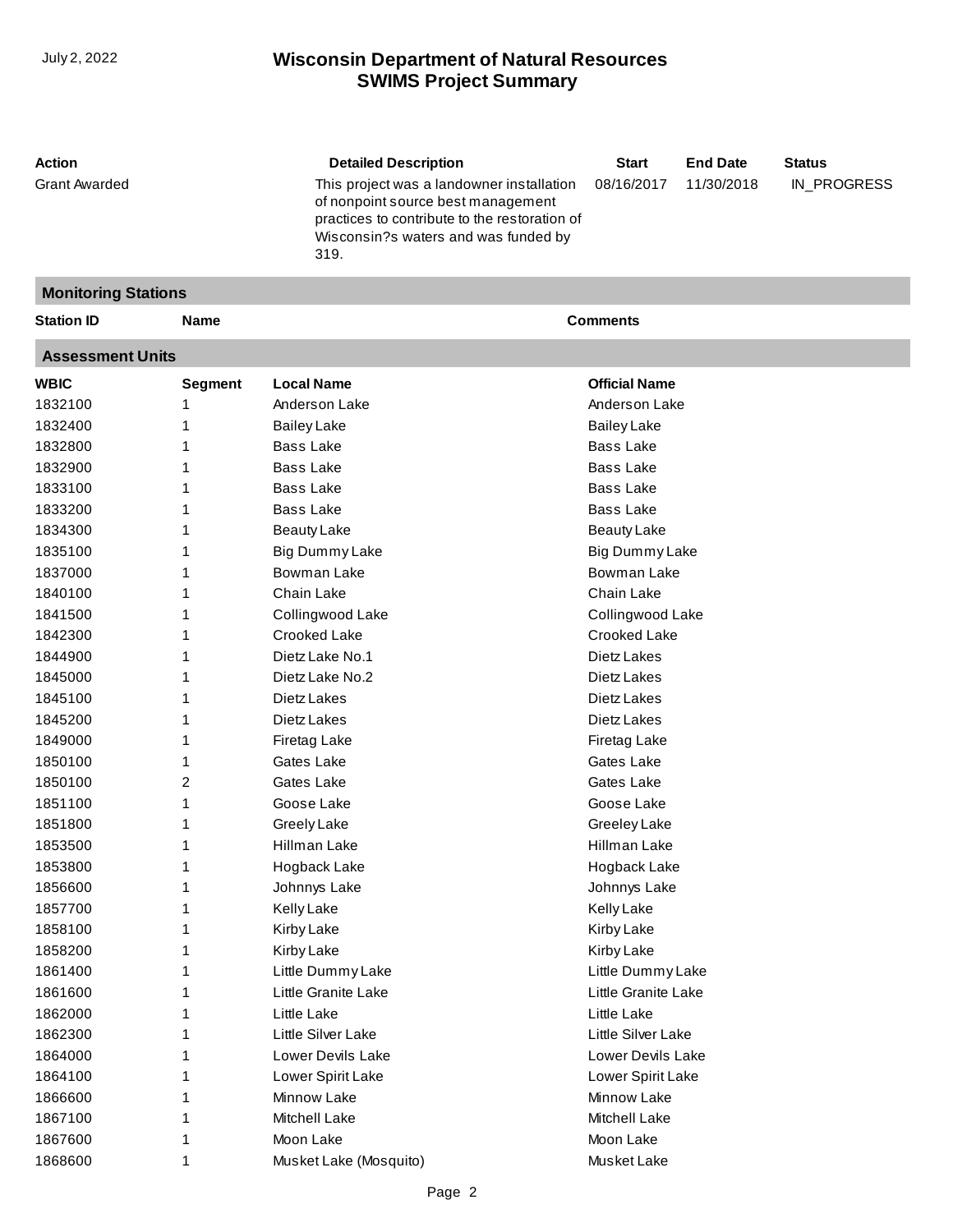| WBIC    | <b>Segment</b> | <b>Local Name</b>               | <b>Official Name</b> |
|---------|----------------|---------------------------------|----------------------|
| 1872900 | 1              | Pea Viner Lake                  | Pea Viner Lake       |
| 1874400 | 1              | <b>Pickerel Lake</b>            | <b>Pickerel Lake</b> |
| 1874800 | 1              | Pine Lake                       | Pine Lake            |
| 1876600 | 1              | Redman Lake                     | Redman Lake          |
| 1877200 | 1              | Robinson Lake                   | Robinson Lake        |
| 1878300 | 1              | Round Lake                      | Round Lake           |
| 1878400 | 1              | Round Lake                      | Round Lake           |
| 1880600 | 1              | <b>Shallow Lake</b>             | Shallow Lake         |
| 1881100 | 1              | Silver Lake                     | Silver Lake          |
| 1882000 | 1              | Spider Lake                     | Spider Lake          |
| 1882800 | 1              | Spring Lake                     | Spring Lake          |
| 1884800 | 1              | Sylvan Lake (Pipe)              | Sylvan Lake          |
| 1885600 | 1              | Thompson Lake                   | Thompson Lake        |
| 1916900 | 1              | Un Lake                         | Unnamed              |
| 1917000 | 1              | Un Lake                         | Unnamed              |
| 1925900 | 1              | Un Lake                         | Unnamed              |
| 1926000 | 1              | Un Lake                         | Unnamed              |
| 1926100 | 1              | Un Lake                         | Unnamed              |
| 1926200 | 1              | Un Lake                         | Unnamed              |
| 1926300 | 1              | Un Lake                         | Unnamed              |
| 1930200 | 1              | Un Lake                         | Unnamed              |
| 1930300 | 1              | Un Lake                         | Unnamed              |
| 1930400 | 1              | Un Lake                         | Unnamed              |
| 1930500 | 1              | Un Lake                         | Unnamed              |
| 1930600 | 1              | Un Lake                         | Unnamed              |
| 1930700 | 1              | Un Lake                         | Unnamed              |
| 1930800 | 1              | Un Lake                         | Unnamed              |
| 1930900 | 1              | Unnamed Lake (T34n R14w S5-13d) | Unnamed              |
| 1931050 | 1              | Un Lake                         | Unnamed              |
| 1935000 | 1              | Un Lake                         | Unnamed              |
| 1935100 | 1              | Un Lake                         | Unnamed              |
| 1935200 | 1              | Un Lake                         | Unnamed              |
| 1935300 | 1              | Un Lake                         | Unnamed              |
| 1935400 | 1              | Un Lake                         | Unnamed              |
| 1935500 | 1              | Un Lake                         | Unnamed              |
| 1935600 | 1              | Un Lake                         | Unnamed              |
| 1935700 | 1              | Unnamed Lake (T35n R13w S10-12) | Unnamed              |
| 1936000 | 1              | Unnamed Lake (T35n R14w S3-13)  | Unnamed              |
| 1936100 | 1              | Local Water                     | Unnamed              |
| 1936200 | 1              | Un Lake                         | Unnamed              |
| 1936300 | 1              | Un Lake                         | Unnamed              |
| 1936400 | 1              | Un Lake                         | Unnamed              |
| 1936500 | 1              | Un Lake                         | Unnamed              |
| 1936600 | 1              | Un Lake                         | Unnamed              |
| 1939000 | 1              | Un Lake                         | Unnamed              |
| 1939100 | 1              | Un Lake                         | Unnamed              |
| 1939200 | 1              | Un Lake                         | Unnamed              |
| 1939300 | 1              | Un Lake                         | Unnamed              |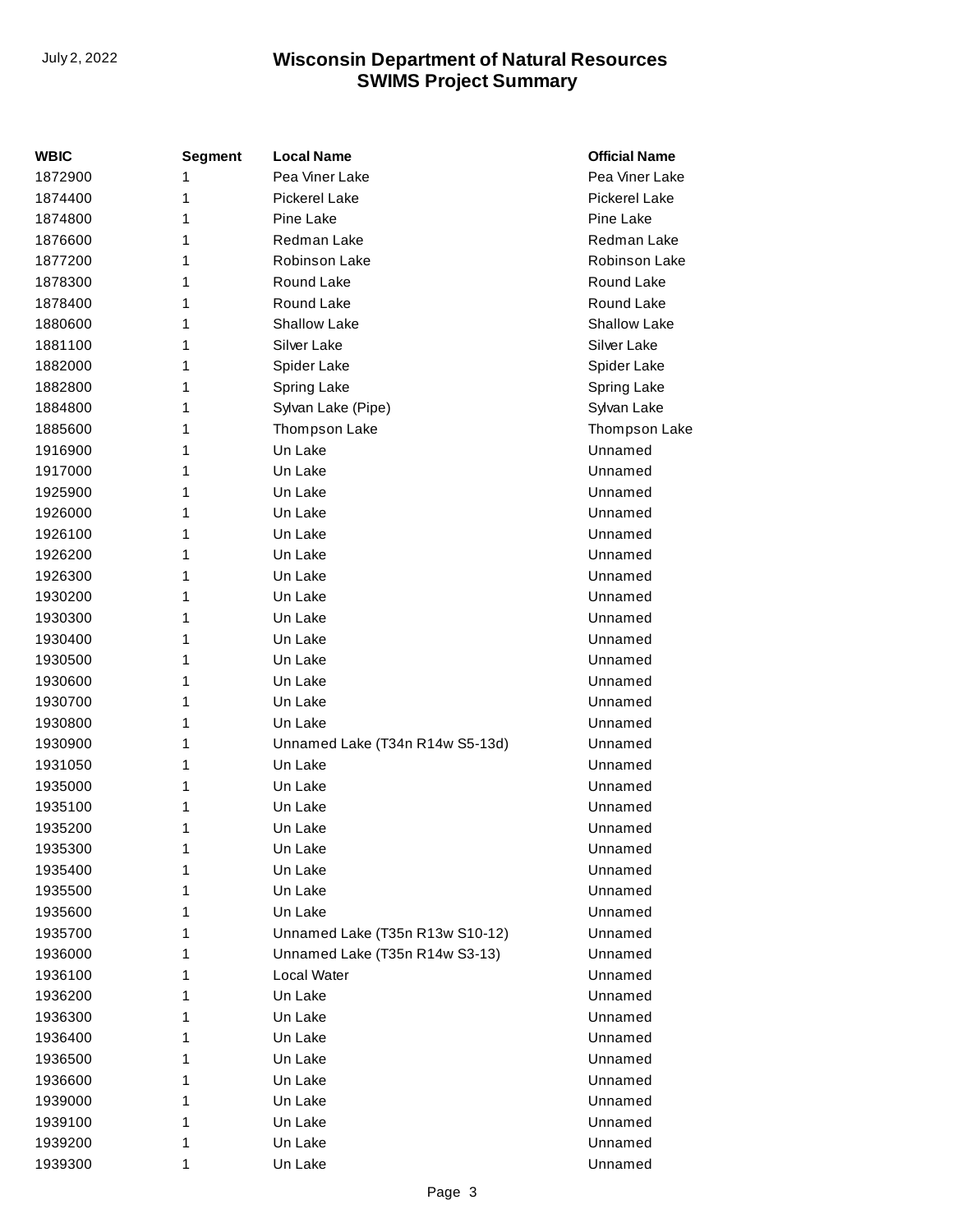| WBIC    | <b>Segment</b> | <b>Local Name</b>                 | <b>Official Name</b> |
|---------|----------------|-----------------------------------|----------------------|
| 1939400 | 1              | Un Lake                           | Unnamed              |
| 1939500 | 1              | Un Lake                           | Unnamed              |
| 1939600 | 1              | Un Lake                           | Unnamed              |
| 1939700 | 1              | Un Lake                           | Unnamed              |
| 1939800 | 1              | Un Lake                           | Unnamed              |
| 1939900 | 1              | Un Lake                           | Unnamed              |
| 1940100 | 1              | Un Lake                           | Unnamed              |
| 1940200 | 1              | Un Lake                           | Unnamed              |
| 1940300 | 1              | Un Lake                           | Unnamed              |
| 1940400 | 1              | Un Lake                           | Unnamed              |
| 1940500 | 1              | Un Lake                           | Unnamed              |
| 1940600 | 1              | Un Lake                           | Unnamed              |
| 1940700 | 1              | Un Lake                           | Unnamed              |
| 1940750 | 1              | Un Lake                           | Unnamed              |
| 1940800 | 1              | Un Lake                           | Unnamed              |
| 1940900 | 1              | Un Lake                           | Unnamed              |
| 1941000 | 1              | Un Lake                           | Unnamed              |
| 1941100 | 1              | Un Lake                           | Unnamed              |
| 1941200 | 1              | Un Lake                           | Unnamed              |
| 1941300 | 1              | Un Lake                           | Unnamed              |
| 1941400 | 1              | Un Lake                           | Unnamed              |
| 1941500 | 1              | Un Lake                           | Unnamed              |
| 1941600 | 1              | Un Lake                           | Unnamed              |
| 1941700 | 1              | Un Lake                           | Unnamed              |
| 1941800 | 1              | Un Lake                           | Unnamed              |
| 1941900 | 1              | Un Lake                           | Unnamed              |
| 1942000 | 1              | Unnamed Lake (T36n R10w S20-7a)   | Unnamed              |
| 1942100 | 1              | Unnamed Lake (36 10w 20 Se Nw Nw) | Unnamed              |
| 1942200 | 1              | Un Lake                           | Unnamed              |
| 1942300 | 1              | Un Lake                           | Unnamed              |
| 1942400 | 1              | Un Lake                           | Unnamed              |
| 1942500 | 1              | Un Lake                           | Unnamed              |
| 1942600 | 1              | Un Lake                           | Unnamed              |
| 1942700 | 1              | Un Lake                           | Unnamed              |
| 1942800 | 1              | Unnamed Lake (T36n R10w S23-12)   | Unnamed              |
| 1942900 | 1              | Un Lake                           | Unnamed              |
| 1943000 | 1              | Un Lake                           | Unnamed              |
| 1943100 | 1              | Un Lake                           | Unnamed              |
| 1943200 | 1              | Un Lake                           | Unnamed              |
| 1943300 | 1              | Local Water                       | Unnamed              |
| 1943400 | 1              | Unnamed Lake (T36n R10w S34-6)    | Unnamed              |
| 1943500 | 1              | Un Lake                           | Unnamed              |
| 1943600 | 1              | Unnamed Lake (T36n R10w S36-6)    | Unnamed              |
| 1943700 | 1              | Un Lake                           | Unnamed              |
| 1943800 | 1              | Un Lake                           | Unnamed              |
| 1943900 | 1              | Un Lake                           | Unnamed              |
| 1944000 | 1              | Un Lake                           | Unnamed              |
| 1944200 | 1              | Un Lake                           | Unnamed              |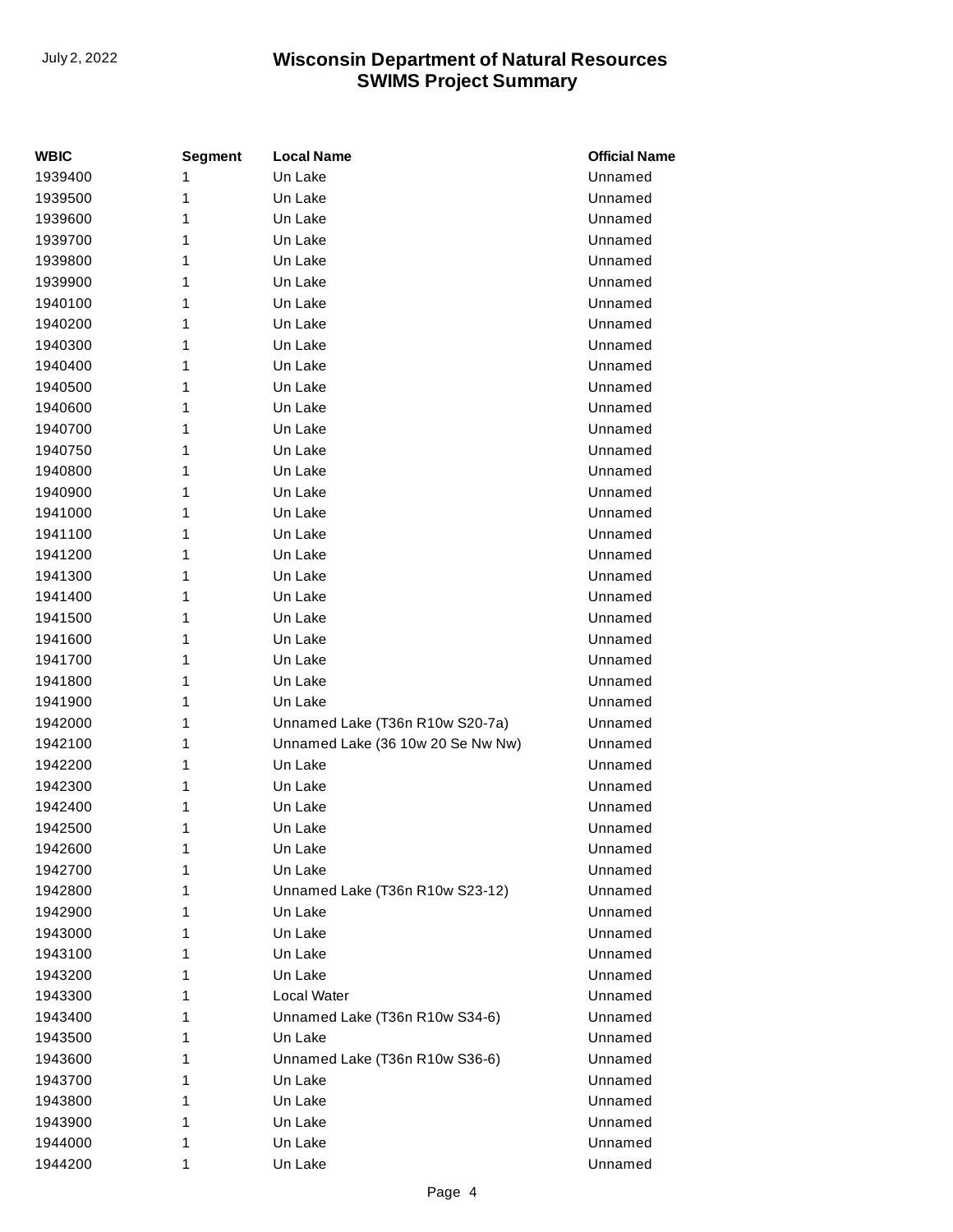| WBIC    | <b>Segment</b> | <b>Local Name</b>                | <b>Official Name</b> |
|---------|----------------|----------------------------------|----------------------|
| 1944300 | 1              | Un Lake                          | Unnamed              |
| 1944400 | 1              | Un Lake                          | Unnamed              |
| 1944500 | 1              | Un Lake                          | Unnamed              |
| 1944600 | 1              | Unnamed Lake (T36n R13w S6-12)   | Unnamed              |
| 1944700 | 1              | Un Lake                          | Unnamed              |
| 1944800 | 1              | Unnamed Lake (T36n R13w S11-8)   | Unnamed              |
| 1944900 | 1              | Un Lake                          | Unnamed              |
| 1945000 | 1              | Un Lake                          | Unnamed              |
| 1945100 | 1              | Unnamed Lake (T36n R13w S14-1)   | Unnamed              |
| 1945200 | 1              | Un Lake                          | Unnamed              |
| 1945300 | 1              | Un Lake                          | Unnamed              |
| 1945400 | 1              | Un Lake                          | Unnamed              |
| 1945600 | 1              | Un Lake                          | Unnamed              |
| 1945700 | 1              | Un Lake                          | Unnamed              |
| 1945800 | 1              | Un Lake                          | Unnamed              |
| 1945900 | 1              | Un Lake                          | Unnamed              |
| 1946000 | 1              | Un Lake                          | Unnamed              |
| 1946100 | 1              | Un Lake                          | Unnamed              |
| 1946200 | 1              | Un Lake                          | Unnamed              |
| 1946300 | 1              | Un Lake                          | Unnamed              |
| 1946500 | 1              | Un Lake                          | Unnamed              |
| 1946600 | 1              | Un Lake                          | Unnamed              |
| 1946700 | 1              | Un Lake                          | Unnamed              |
| 1946800 | 1              | Un Lake                          | Unnamed              |
| 1946900 | 1              | Unnamed Lake (T36n R13w S20-13)  | Unnamed              |
| 1947000 | 1              | Unnamed Lake (T36n R 13w S20-14) | Unnamed              |
| 1947100 | 1              | Un Lake                          | Unnamed              |
| 1947200 | 1              | Unnamed Lake (T36n R13w S22-3)   | Unnamed              |
| 1947300 | 1              | Unnamed Lake (T36n R13w S23-5)   | Unnamed              |
| 1947400 | 1              | Unnamed Lake (T36n R13w S23-8)   | Unnamed              |
| 1947500 | 1              | Un Lake                          | Unnamed              |
| 1947600 | 1              | Un Lake                          | Unnamed              |
| 1947700 | 1              | Un Lake                          | Unnamed              |
| 1947800 | 1              | Un Lake                          | Unnamed              |
| 1947900 | 1              | Un Lake                          | Unnamed              |
| 1948000 | 1              | Un Lake                          | Unnamed              |
| 1948100 | 1              | Un Lake                          | Unnamed              |
| 1948200 | 1              | Unnamed Lake (T36n R14w S1-9)    | Unnamed              |
| 1948300 | 1              | Unnamed Lake (T36n R14w S10-13)  | Unnamed              |
| 1948400 | 1              | Un Lake                          | Unnamed              |
| 1948500 | 1              | Unnamed Lake (T36n R14w S11-11)  | Unnamed              |
| 1948600 | 1              | Un Lake                          | Unnamed              |
| 1948700 | 1              | Un Lake                          | Unnamed              |
| 1948800 | 1              | Unnamed Lake (T36n R14w S15-1)   | Unnamed              |
| 1948900 | 1              | Un Lake                          | Unnamed              |
| 1949100 | 1              | Un Lake                          | Unnamed              |
| 1949200 | 1              | Un Lake                          | Unnamed              |
| 1949300 | 1              | Unnamed Lake (T36n R14w S25-15d) | Unnamed              |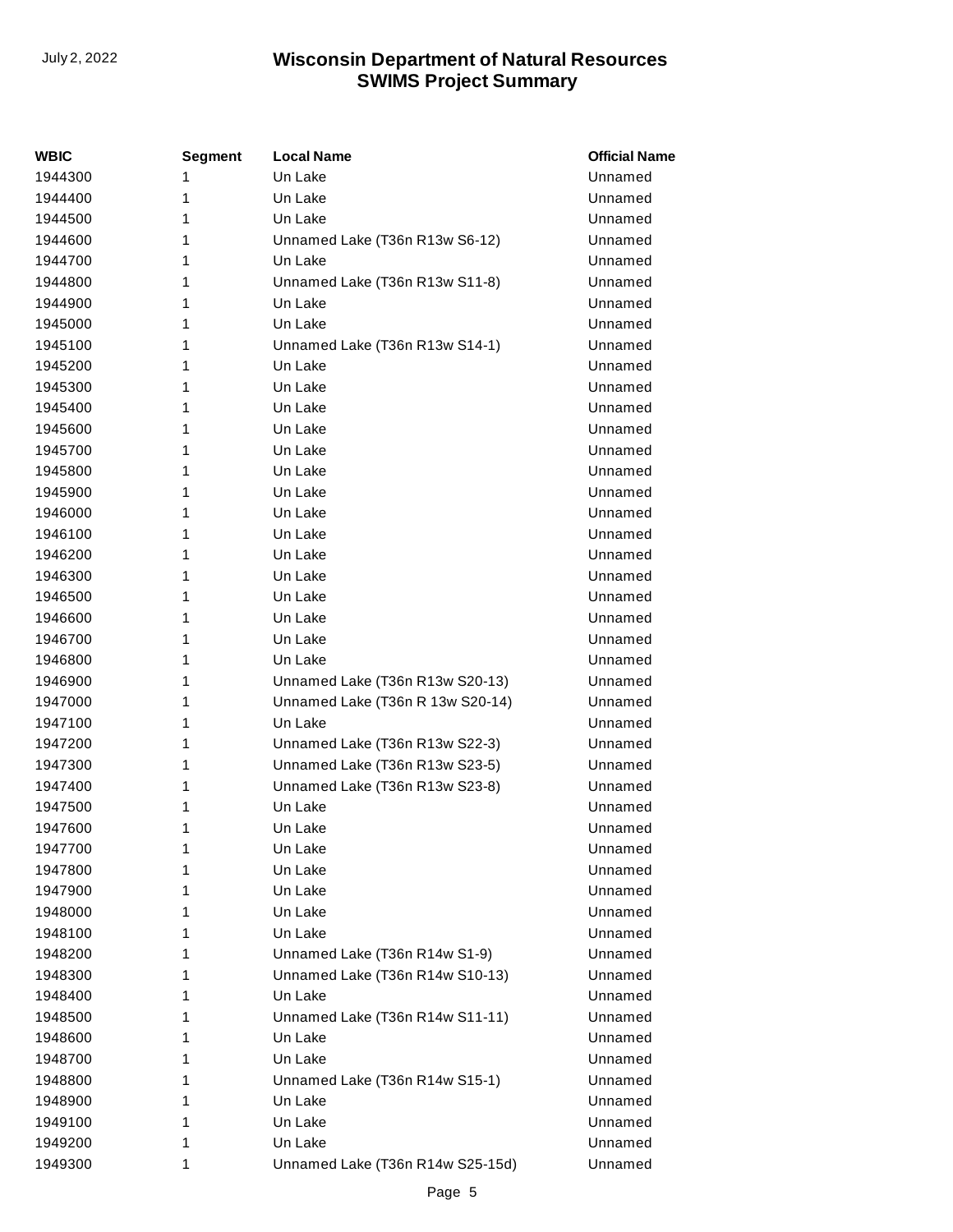| <b>WBIC</b> | <b>Segment</b> | <b>Local Name</b>               | <b>Official Name</b>     |
|-------------|----------------|---------------------------------|--------------------------|
| 1949400     | 1              | Un Lake                         | Unnamed                  |
| 1949500     | 1              | Un Lake                         | Unnamed                  |
| 1949600     | 1              | Un Lake                         | Unnamed                  |
| 1949700     | 1              | Unnamed Lake (T36n R14w S35-12) | Unnamed                  |
| 1949800     | 1              | Un Lake                         | Unnamed                  |
| 1964000     | 1              | Un Lake                         | Unnamed                  |
| 2043500     | 1              | <b>Upper Devils Lake</b>        | <b>Upper Devils Lake</b> |
| 2043600     | 1              | <b>Upper Spirit Lake</b>        | <b>Upper Spirit Lake</b> |
| 2046200     | 1              | <b>Wildcat Lake</b>             | <b>Wildcat Lake</b>      |
| 2063500     | 1              | <b>Red Cedar River</b>          | <b>Red Cedar River</b>   |
| 2063500     | 2              | <b>Red Cedar River</b>          | <b>Red Cedar River</b>   |
| 2063500     | $\overline{4}$ | <b>Red Cedar River</b>          | <b>Red Cedar River</b>   |
| 2063500     | 10             | <b>Red Cedar River</b>          | <b>Red Cedar River</b>   |
| 2063500     | 11             | <b>Red Cedar River</b>          | <b>Red Cedar River</b>   |
| 2068600     | 1              | Hay River                       | Hay River                |
| 2068600     | 2              | Hay River                       | Hay River                |
| 2068600     | 3              | Hay River                       | Hay River                |
| 2070100     | 4              | South Fork Hay River            | South Fork Hay River     |
| 2070100     | 5              | South Fork Hay River            | South Fork Hay River     |
| 2075500     | 1              | <b>Connors Creek</b>            | <b>Connors Creek</b>     |
| 2075500     | 2              | <b>Conners Creek</b>            | <b>Connors Creek</b>     |
| 2075500     | 3              | <b>Connors Creek</b>            | <b>Connors Creek</b>     |
| 2075700     | 1              | Conners Creek (Unnamed)         | Unnamed                  |
| 2075700     | $\overline{2}$ | Local Water                     | Unnamed                  |
| 2075900     | 1              | Long Lake                       | Long Lake                |
| 2077100     | $\overline{c}$ | Vance Creek                     | Vance Creek              |
| 2077100     | 4              | Vance Creek                     | Vance Creek              |
| 2077300     | 1              | Little Vance Creek              | Little Vance Creek       |
| 2077900     | 1              | <b>Unnamed Lake</b>             | Unnamed                  |
| 2078300     | 1              | <b>Turtle Creek</b>             | <b>Turtle Creek</b>      |
| 2078300     | 2              | <b>Turtle Creek</b>             | <b>Turtle Creek</b>      |
| 2078300     | 3              | <b>Turtle Creek</b>             | <b>Turtle Creek</b>      |
| 2078300     | 4              | Turtle Creek                    | <b>Turtle Creek</b>      |
| 2078500     | 1              | Jones Creek                     | Jones Creek              |
| 2078600     | 1              | <b>Silver Creek</b>             | <b>Silver Creek</b>      |
| 2078800     | 1              | Moon Creek                      | Moon Creek               |
| 2078800     | 2              | Moon Creek                      | Moon Creek               |
| 2078800     | 3              | Moon Creek                      | Moon Creek               |
| 2079000     | 1              | Big Moon Lake                   | Big Moon Lake            |
| 2079100     | 1              | Little Moon Lake                | Little Moon Lake         |
| 2079600     | 1              | Mud Lake                        | Mud Lake                 |
| 2079700     | 1              | Lower Turtle Lake               | Lower Turtle Lake        |
| 2079800     | 1              | <b>Upper Turtle Lake</b>        | <b>Upper Turtle Lake</b> |
| 2080000     | 1              | Prairie Farm Flowage            | Prairie Farm Flowage     |
| 2080100     | 1              | Doritty Creek                   | Doritty Creek            |
| 2080300     | 1              | Local Water                     | Unnamed                  |
| 2080400     | 1              | <b>Tainter Creek</b>            | <b>Tainter Creek</b>     |
| 2080500     | 1              | <b>Lightning Creek</b>          | <b>Lightning Creek</b>   |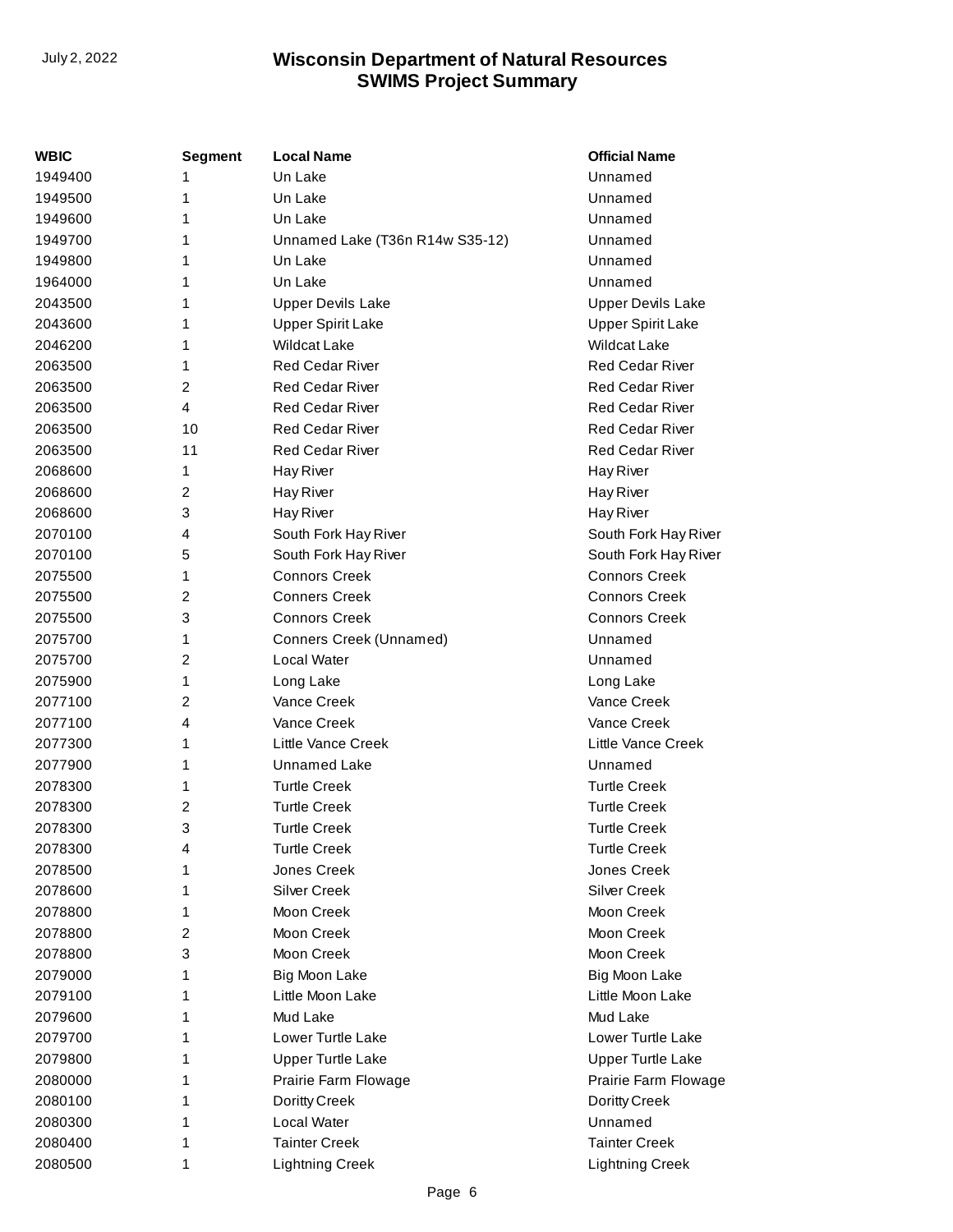| WBIC    | Segment | <b>Local Name</b>              | <b>Official Name</b>          |
|---------|---------|--------------------------------|-------------------------------|
| 2081000 | 1       | Unnamed                        | Unnamed                       |
| 2081200 | 1       | Beaver Dam Lake, Main Basin    | Beaver Dam Lake               |
| 2081500 | 1       | Library Lake                   | Library Lake                  |
| 2081700 | 1       | Kidney Lake                    | Kidney Lake                   |
| 2085300 | 2       | <b>Lower Pine Creek</b>        | <b>Lower Pine Creek</b>       |
| 2085300 | 3       | Lower Pine Creek               | <b>Lower Pine Creek</b>       |
| 2085400 | 1       | Un Lake                        | Unnamed                       |
| 2085600 | 1       | South Fork Lower Pine Creek    | South Fork Lower Pine Creek   |
| 2085900 | 2       | Spring Creek (S29)             | <b>Spring Creek</b>           |
| 2086100 | 1       | Sand Creek                     | Sand Creek                    |
| 2087300 | 1       | <b>Upper Pine Creek</b>        | <b>Upper Pine Creek</b>       |
| 2087300 | 2       | <b>Upper Pine Creek</b>        | <b>Upper Pine Creek</b>       |
| 2087300 | 3       | <b>Upper Pine Creek</b>        | <b>Upper Pine Creek</b>       |
| 2087300 | 4       | <b>Upper Pine Creek</b>        | <b>Upper Pine Creek</b>       |
| 2088000 | 1       | Dallas Flowage                 | Dallas Flowage                |
| 2088100 | 1       | East Branch Upper Pine Creek   | East Branch Upper Pine Creek  |
| 2088200 | 1       | North Branch Upper Pine Creek  | North Branch Upper Pine Creek |
| 2088200 | 2       | North Branch Upper Pine Creek  | North Branch Upper Pine Creek |
| 2088600 | 1       | <b>Cruikshank Creek</b>        | <b>Cruikshank Creek</b>       |
| 2088700 | 1       | Sioux Creek                    | Sioux Creek                   |
| 2088800 | 1       | Creek 16-7                     | Unnamed                       |
| 2088900 | 1       | <b>Tiller Creek</b>            | <b>Tiller Creek</b>           |
| 2089000 | 1       | <b>Chetek River</b>            | <b>Chetek River</b>           |
| 2089300 | 1       | Mud Lake                       | Mud Lake                      |
| 2089400 | 1       | <b>Tenmile Creek</b>           | <b>Tenmile Creek</b>          |
| 2089400 | 2       | <b>Tenmile Creek</b>           | <b>Tenmile Creek</b>          |
| 2089500 | 1       | Tenmile Lake                   | Tenmile Lake                  |
| 2089600 | 1       | Moose Ear Creek                | Moose Ear Creek               |
| 2089600 | 2       | Moose Ear Creek                | Moose Ear Creek               |
| 2089600 | 3       | Moose Ear Creek                | Moose Ear Creek               |
| 2089600 | 4       | Moose Ear Creek                | Moose Ear Creek               |
| 2089700 | 1       | Moose Ear Lake                 | Moose Ear Lake                |
| 2089800 | 1       | Local Water                    | Unnamed                       |
| 2090100 | 1       | Unnamed Lake (T33n R10w S11-2) | Unnamed T33n R10w S11-2       |
| 2090300 | 1       | Couderay Lake                  | Coudray Lake                  |
| 2091350 | 1       | Local Water                    | Unnamed                       |
| 2091400 | 1       | <b>Beaver Creek</b>            | <b>Beaver Creek</b>           |
| 2091400 | 2       | <b>Beaver Creek</b>            | <b>Beaver Creek</b>           |
| 2094000 | 1       | <b>Chetek Lake</b>             | Lake Chetek                   |
| 2094100 | 1       | Prairie Lake                   | Prairie Lake                  |
| 2094200 | 1       | <b>Rice Creek</b>              | <b>Rice Creek</b>             |
| 2094200 | 2       | <b>Rice Creek</b>              | <b>Rice Creek</b>             |
| 2094200 | 3       | <b>Rice Creek</b>              | <b>Rice Creek</b>             |
| 2094300 | 1       | Pokegama Lake                  | Pokegama Lake                 |
| 2094500 | 1       | Jacobson Lake                  | Jacobson Lake                 |
| 2094600 | 1       | Mud (Ojaski) Lake              | Mud Lake                      |
| 2094700 | 1       | Local Water                    | Unnamed                       |
| 2094800 | 1       | Pokegama Creek                 | Pokegama Creek                |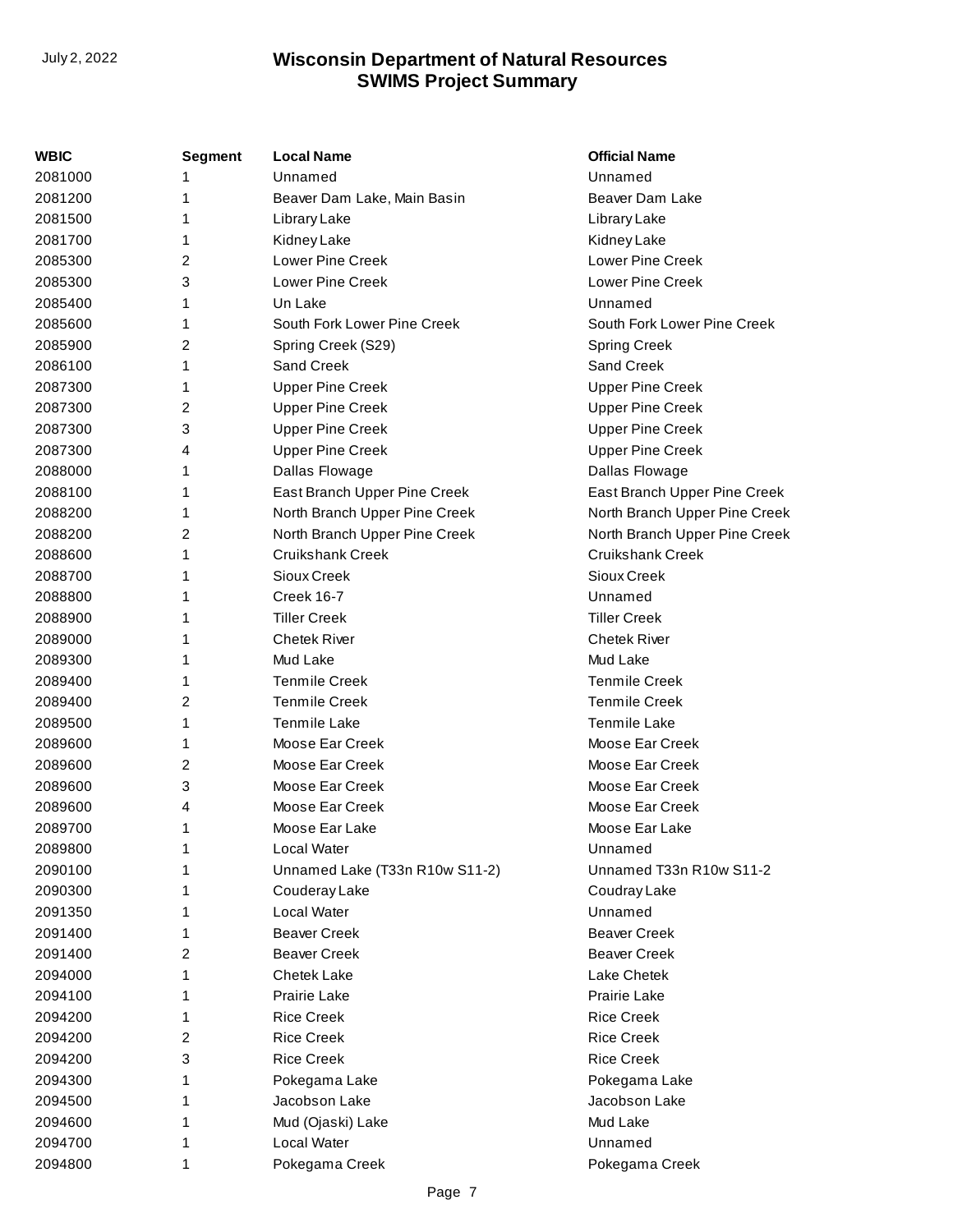| WBIC    | Segment        | <b>Local Name</b>              | <b>Official Name</b>         |
|---------|----------------|--------------------------------|------------------------------|
| 2094800 | 2              | Pokegama Creek                 | Pokegama Creek               |
| 2094800 | 3              | Pokegama Creek                 | Pokegama Creek               |
| 2094900 | 1              | German Creek                   | German Creek                 |
| 2095000 | 1              | <b>Rock Creek</b>              | <b>Rock Creek</b>            |
| 2095000 | 3              | <b>Rock Creek</b>              | <b>Rock Creek</b>            |
| 2095100 | 1              | <b>Trib to Rock Creek</b>      | Unnamed                      |
| 2095200 | 1              | Unnamed 3-6 Creek              | Unnamed                      |
| 2095500 | 1              | Silver Creek (S6)              | <b>Silver Creek</b>          |
| 2095800 | 1              | <b>Brown Creek</b>             | <b>Brown Creek</b>           |
| 2095800 | 2              | <b>Brown Creek</b>             | <b>Brown Creek</b>           |
| 2095800 | 3              | <b>Brown Creek</b>             | <b>Brown Creek</b>           |
| 2096100 | 1              | <b>Yellow River</b>            | <b>Yellow River</b>          |
| 2096100 | 2              | <b>Yellow River</b>            | <b>Yellow River</b>          |
| 2096100 | 3              | <b>Yellow River</b>            | <b>Yellow River</b>          |
| 2096100 | 4              | <b>Yellow River</b>            | <b>Yellow River</b>          |
| 2096100 | 5              | <b>Yellow River</b>            | <b>Yellow River</b>          |
| 2096100 | 6              | <b>Yellow River</b>            | <b>Yellow River</b>          |
| 2096100 | 7              | <b>Yellow River</b>            | <b>Yellow River</b>          |
| 2096100 | 8              | <b>Yellow River</b>            | <b>Yellow River</b>          |
| 2096200 | 1              | Unnamed Creek 1-15             | Unnamed                      |
| 2096300 | 1              | <b>Fourmile Creek</b>          | <b>Fourmile Creek</b>        |
| 2096300 | 2              | <b>Fourmile Creek</b>          | <b>Fourmile Creek</b>        |
| 2096400 | 1              | Johnson Creek                  | Johnson Creek                |
| 2096500 | 1              | Quaderer Creek                 | Quaderer Creek               |
| 2096700 | 1              | <b>Barron Flowage No.1</b>     | Barron Flowage No. 1         |
| 2097100 | 1              | Barron Flowage No. 3           | Barron Flowage No. 3         |
| 2097200 | 1              | <b>Vermillion River</b>        | <b>Vermillion River</b>      |
| 2097200 | $\overline{c}$ | Vermillion River               | Vermillion River             |
| 2097200 | 3              | Vermillion River               | Vermillion River             |
| 2097200 | 4              | <b>Vermillion River</b>        | Vermillion River             |
| 2097300 | 1              | <b>Sweeny Pond Creek</b>       | <b>Sweeny Pond Creek</b>     |
| 2097300 | $\overline{c}$ | <b>Sweeny Pond Creek</b>       | <b>Sweeny Pond Creek</b>     |
| 2097500 | 1              | Sweeny Lake                    | Sweeny Pond                  |
| 2097800 | 1              | Crystal Bay Lake               | Crystal Bay Lake             |
| 2098000 | 1              | Poskin Lake                    | Poskin Lake                  |
| 2098200 | 1              | Lower Vermillion Lake          | Lower Vermillion Lake        |
| 2098500 | 1              | Un Lake                        | Unnamed                      |
| 2098600 | 1              | Peterson Lake                  | Peterson Lake                |
| 2098700 | 1              | Vermillion Creek & Spring      | Unnamed                      |
| 2098800 | 1              | <b>Upper Vermillion Lake</b>   | <b>Upper Vermillion Lake</b> |
| 2098900 | 1              | Unnamed Lake (T35n R13w S11-6) | Unnamed                      |
| 2099000 | 1              | Engle Creek                    | Engle Creek                  |
| 2099100 | 1              | Engle Creek Springs            | Unnamed                      |
| 2099200 | 1              | Engle Creek Spring Pond        | Un Spring                    |
| 2099400 | 1              | Ginder Lake                    | Ginder Lake                  |
| 2099500 | 1              | <b>Hickey Creek</b>            | <b>Hickey Creek</b>          |
| 2099500 | 2              | <b>Hickey Creek</b>            | <b>Hickey Creek</b>          |
| 2099500 | 3              | <b>Hickey Creek</b>            | <b>Hickey Creek</b>          |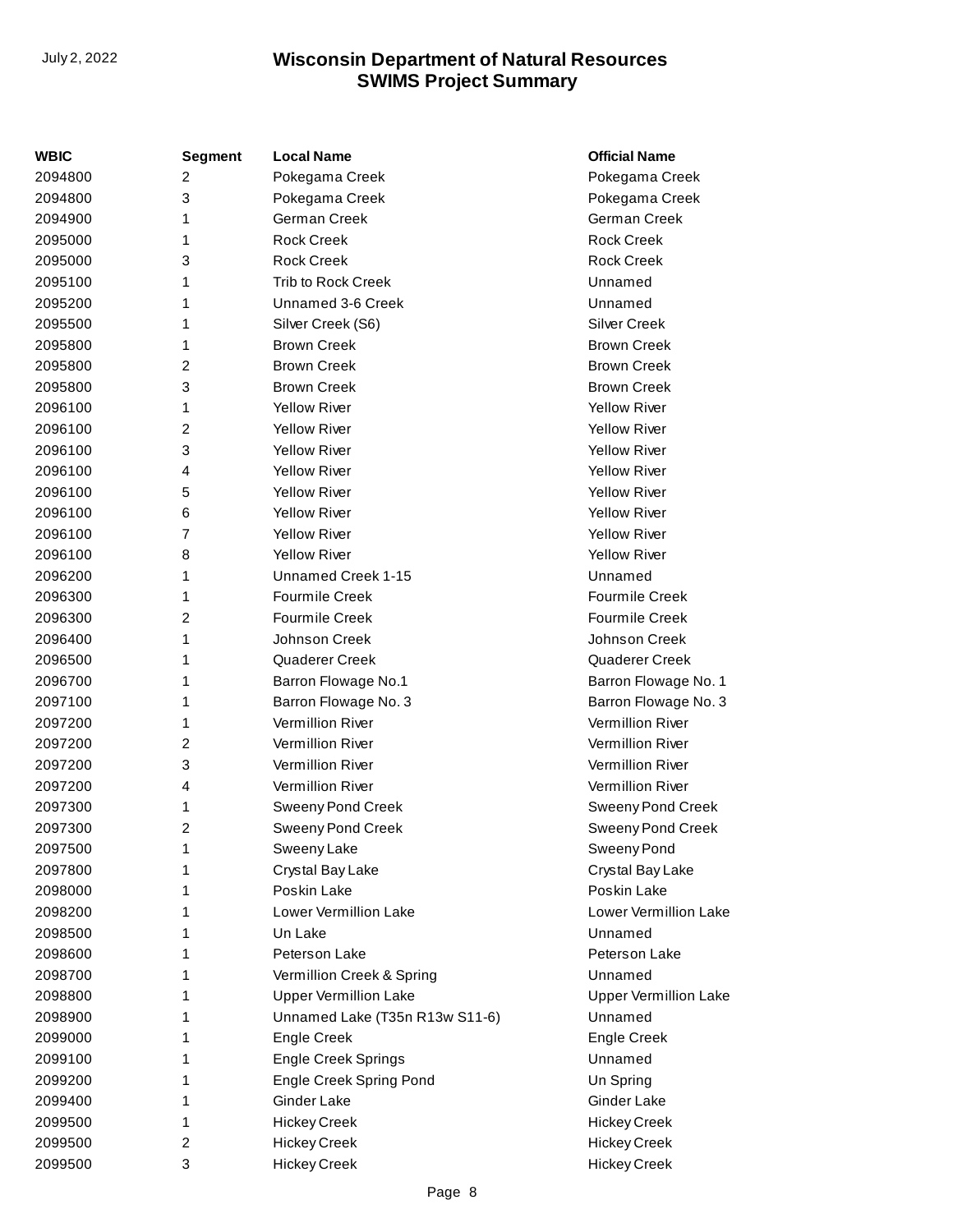| <b>WBIC</b> | Segment        | <b>Local Name</b>                     | <b>Official Name</b>  |
|-------------|----------------|---------------------------------------|-----------------------|
| 2099800     | 1              | Mud Lake                              | Mud Lake              |
| 2099900     | 1              | Lake Thirty                           | Lake Thirty           |
| 2100000     | 1              | <b>Unnamed Creek</b>                  | Unnamed               |
| 2100000     | $\overline{2}$ | <b>Unnamed Creek</b>                  | Unnamed               |
| 2100000     | 3              | <b>Unnamed Creek</b>                  | Unnamed               |
| 2100000     | 4              | <b>Unnamed Creek</b>                  | Unnamed               |
| 2100100     | 1              | <b>Buck Lake</b>                      | <b>Buck Lake</b>      |
| 2100300     | 1              | Duck Lake                             | Duck Lake             |
| 2100500     | 1              | Un Lake                               | Unnamed               |
| 2100700     | 1              | Un Lake                               | Unnamed               |
| 2100800     | 1              | Granite Lake                          | <b>Granite Lake</b>   |
| 2101000     | 1              | Un Lake                               | Unnamed               |
| 2101300     | 1              | Un Lake                               | Unnamed               |
| 2101400     | 1              | Un Lake                               | Unnamed               |
| 2101600     | 1              | <b>Chain Lakes</b>                    | <b>Chain Lakes</b>    |
| 2101800     | 1              | Deer Lake                             | Deer Lake             |
| 2101900     | 1              | <b>Fox Lake</b>                       | <b>Fox Lake</b>       |
| 2102000     | 1              | Un Lake                               | Unnamed               |
| 2102100     | 1              | Deep Lake                             | Deep Lake             |
| 2102400     | 1              | <b>Cranberry Creek</b>                | Cranberry Creek       |
| 2102800     | 1              | Cameron Flowage                       | Cameron Flowage       |
| 2102900     | 1              | <b>Barker Creek</b>                   | <b>Barker Creek</b>   |
| 2103100     | 1              | Meadows Creek                         | <b>Meadows Creek</b>  |
| 2103200     | 1              | Lake Montanis                         | Lake Montanis         |
| 2103300     | 1              | Spring Creek (S35)                    | Spring Creek          |
| 2103300     | 2              | <b>Spring Creek</b>                   | Spring Creek          |
| 2103300     | 3              | <b>Spring Creek</b>                   | <b>Spring Creek</b>   |
| 2103400     | 1              | Roux Creek                            | Roux Creek            |
| 2103500     | 1              | Un Lake                               | Unnamed               |
| 2103900     | 1              | <b>Rice Lake</b>                      | <b>Rice Lake</b>      |
| 2104000     | 1              | <b>Bear Creek</b>                     | <b>Bear Creek</b>     |
| 2104100     | 1              | Stump Lake                            | Stump Lake            |
| 2104200     | 3              | <b>Toscobia Creek</b>                 | <b>Tuscobia Creek</b> |
| 2104200     | 4              | <b>Tuscobia Creek</b>                 | Tuscobia Creek        |
| 2104300     | 1              | Tuscobia Lake                         | Tuscobia Lake         |
| 2104400     | 1              | Unnamed stream from Desair to Bear Cr | Unnamed               |
| 2104500     | 1              | Lake Desair                           | Lake Desair           |
| 2104600     | 1              | Little Bear Creek                     | Little Bear Creek     |
| 2104600     | 2              | Little Bear Creek                     | Little Bear Creek     |
| 2104800     | 1              | Mud Lake                              | Mud Lake              |
| 2104900     | 1              | Fish Lake                             | Fish Lake             |
| 2105100     | 1              | Bear Lake (T36N R12W S2)              | Bear Lake             |
| 2105600     | 1              | <b>Sucker Creek</b>                   | <b>Sucker Creek</b>   |
| 2105800     | 1              | <b>Butternut Lake</b>                 | <b>Butternut Lake</b> |
| 2105900     | 1              | Little Butternut Lake                 | Little Butternut Lake |
| 2106400     | 1              | <b>Unnamed Stream</b>                 | Unnamed               |
| 2106500     | 1              | <b>Brill River</b>                    | <b>Brill River</b>    |
| 2106500     | 2              | <b>Brill River</b>                    | <b>Brill River</b>    |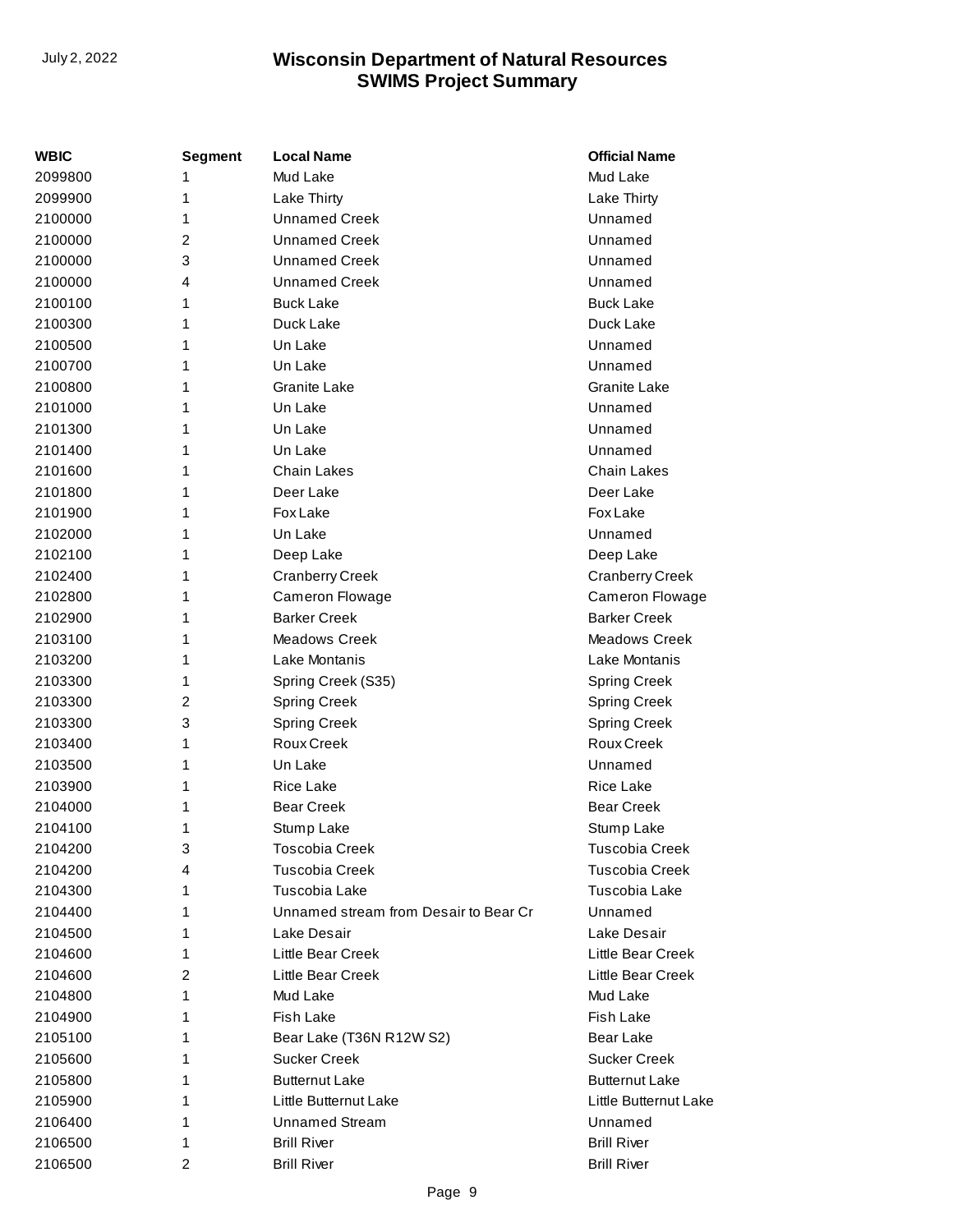| WBIC    | <b>Segment</b> | <b>Local Name</b>    | <b>Official Name</b>  |
|---------|----------------|----------------------|-----------------------|
| 2106500 | 3              | <b>Brill River</b>   | <b>Brill River</b>    |
| 2109600 | 1              | Red Cedar Lake       | Red Cedar Lake        |
| 2109700 | 1              | <b>Hemlock Creek</b> | <b>Hemlock Creek</b>  |
| 2109800 | 1              | Hemlock Lake         | Hemlock Lake          |
| 2110000 | 1              | Un Lake              | Unnamed               |
| 2110100 | 1              | Un Lake              | Unnamed               |
| 2110200 | 1              | Un Lake              | Unnamed               |
| 2110400 | 1              | Hemlock Lake         | <b>Bolger Flowage</b> |
| 2111800 | 1              | Pigeon Creek         | Pigeon Creek          |
| 2112200 | 1              | <b>Sucker Creek</b>  | <b>Sucker Creek</b>   |
| 2455700 | 1              | <b>Bullhead Lake</b> | <b>Bullhead Lake</b>  |
| 2459500 | 1              | Crystal Lake         | Crystal Lake          |
| 2463000 | 1              | <b>Elbow Lake</b>    | <b>Elbow Lake</b>     |
| 2469800 | 1              | Horseshoe Lake       | Horseshoe Lake        |
| 2471900 | 1              | Kelleys Lake         | Kelleys Lake          |
| 2475500 | 1              | Little Bass Lake     | Little Bass Lake      |
| 2478600 | 1              | Loon Lake            | Loon Lake             |
| 2497300 | 1              | Skinaway Lake        | Skinaway Lake         |
| 2506700 | 1              | Un Lake              | Unnamed               |
| 2506800 | 1              | Un Lake              | Unnamed               |
| 2506900 | 1              | Un Lake              | Unnamed               |
| 2507000 | 1              | Un Lake              | Unnamed               |
| 2507100 | 1              | Un Lake              | Unnamed               |
| 2507200 | 1              | Un Lake              | Unnamed               |
| 2507300 | 1              | Un Lake              | Unnamed               |
| 2507400 | 1              | Un Lake              | Unnamed               |
| 2507500 | 1              | Un Lake              | Unnamed               |
| 2507600 | 1              | Un Lake              | Unnamed               |
| 2507700 | 1              | Un Lake              | Unnamed               |
| 2507800 | 1              | Un Lake              | Unnamed               |
| 2507900 | 1              | Un Lake              | Unnamed               |
| 2508000 | 1              | Un Lake              | Unnamed               |
| 2508100 | 1              | Un Lake              | Unnamed               |
| 2508200 | 1              | Un Lake              | Unnamed               |
| 2508300 | 1              | Un Lake              | Unnamed               |
| 2508400 | 1              | Un Lake              | Unnamed               |
| 2508500 | 1              | Un Lake              | Unnamed               |
| 2509100 | 1              | Un Lake              | Unnamed               |
| 2509200 | 1              | Un Lake              | Unnamed               |
| 2509300 | 1              | Un Lake              | Unnamed               |
| 2509400 | 1              | Un Lake              | Unnamed               |
| 2509500 | 1              | Un Lake              | Unnamed               |
| 2509600 | 1              | Un Lake              | Unnamed               |
| 2509700 | 1              | Un Lake              | Unnamed               |
| 2509800 | 1              | Un Lake              | Unnamed               |
| 2509900 | 1              | Un Lake              | Unnamed               |
| 2510000 | 1              | Un Lake              | Unnamed               |
| 2510100 | 1              | Un Lake              | Unnamed               |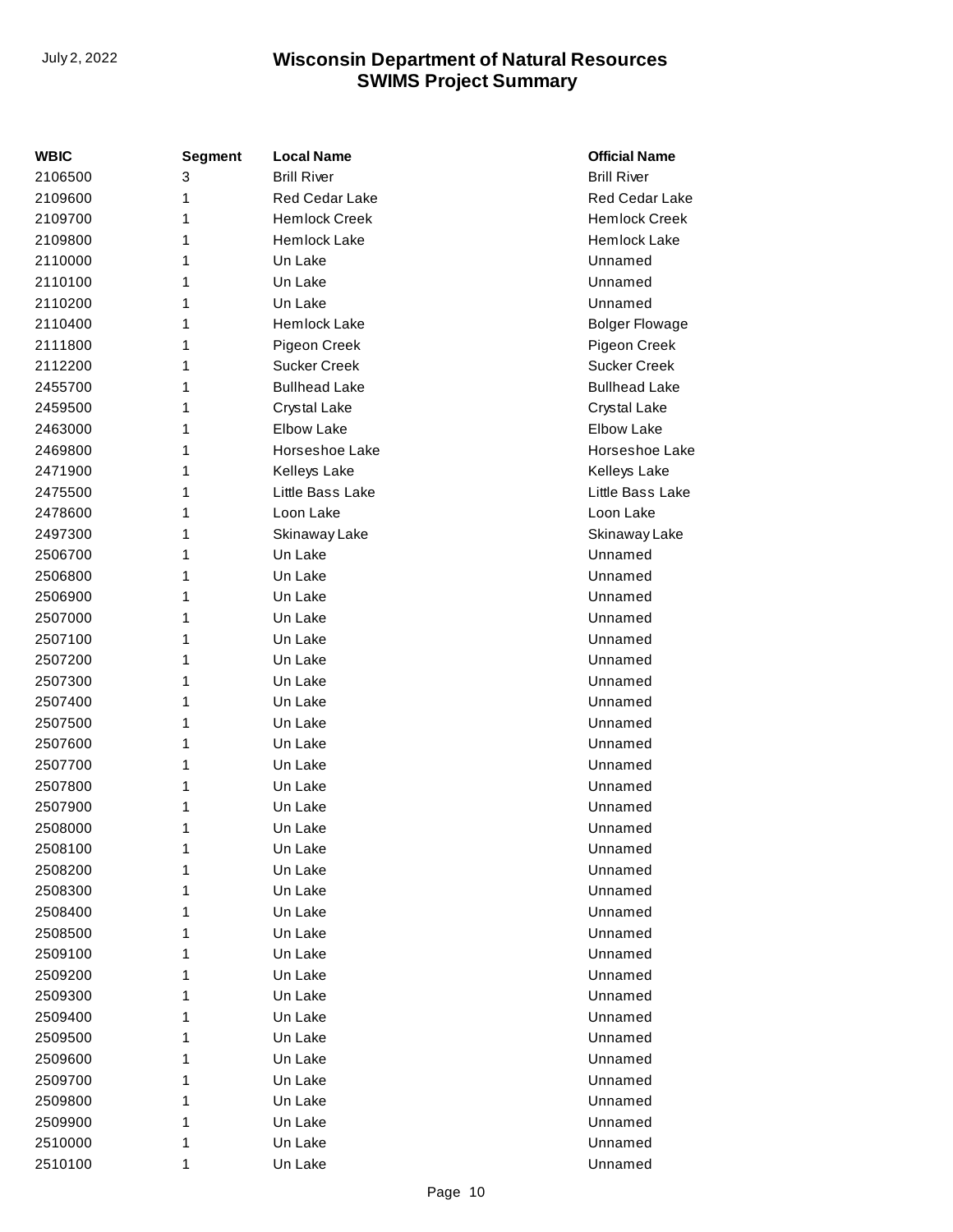| <b>WBIC</b> | Segment | <b>Local Name</b>         | <b>Official Name</b>      |
|-------------|---------|---------------------------|---------------------------|
| 2510200     | 1       | Un Lake                   | Unnamed                   |
| 2510300     | 1       | Un Lake                   | Unnamed                   |
| 2510400     | 1       | Un Lake                   | Unnamed                   |
| 2510500     | 1       | Unnamed Lake              | Unnamed                   |
| 2510600     | 1       | Un Lake                   | Unnamed                   |
| 2510700     | 1       | Un Lake                   | Unnamed                   |
| 2510800     | 1       | Un Lake                   | Unnamed                   |
| 2510900     | 1       | Un Lake                   | Unnamed                   |
| 2511000     | 1       | <b>Unnamed Lake</b>       | Unnamed                   |
| 2511100     | 1       | Un Lake                   | Unnamed                   |
| 2511200     | 1       | Un Lake                   | Unnamed                   |
| 2511300     | 1       | Un Lake                   | Unnamed                   |
| 2516200     | 1       | Un Lake                   | Unnamed                   |
| 2516300     | 1       | Un Lake                   | Unnamed                   |
| 2516400     | 1       | Un Lake                   | Unnamed                   |
| 2516500     | 1       | Un Lake                   | Unnamed                   |
| 2516600     | 1       | Un Lake                   | Unnamed                   |
| 2516700     | 1       | Un Lake                   | Unnamed                   |
| 2516800     | 1       | Un Lake                   | Unnamed                   |
| 2516900     | 1       | Un Lake                   | Unnamed                   |
| 2517000     | 1       | Un Lake                   | Unnamed                   |
| 2517100     | 1       | Un Lake                   | Unnamed                   |
| 2517200     | 1       | Un Lake                   | Unnamed                   |
| 2517300     | 1       | Un Lake                   | Unnamed                   |
| 2517400     | 1       | Unnamed Lake              | Unnamed                   |
| 2517500     | 1       | Un Lake                   | Unnamed                   |
| 2517600     | 1       | Un Lake                   | Unnamed                   |
| 2528500     | 1       | Un Lake                   | Unnamed                   |
| 2614000     | 5       | Apple River               | Apple River               |
| 2624400     | 1       | South Branch Beaver Brook | South Branch Beaver Brook |
| 2625400     | 1       | Old Mill Pond             | Old Mill Pond             |
| 2625500     | 1       | North Branch Beaver Brook | North Branch Beaver Brook |
| 2626000     | 1       | Un Lake                   | Unnamed                   |
| 2630100     | 1       | Horseshoe Lake            | Horseshoe Lake            |
| 2630200     | 1       | Echo Lake                 | Echo Lake                 |
| 2630300     | 1       | Local Water               | Unnamed                   |
| 2630500     | 1       | Mud Lake T35n R14w S16    | Mud Lake                  |
| 2630600     | 1       | Long Lake T35n R14w S20   | Long Lake                 |
| 2630700     | 1       | Scott Lake                | Scott Lake                |
| 2630800     | 1       | North Lake                | North Lake                |
| 2630900     | 1       | <b>Wickerts Lake</b>      | <b>Wickerts Lake</b>      |
| 2631200     | 1       | Staples Lake              | Staples Lake              |
| 2631900     | 1       | <b>Staples Creek</b>      | <b>Staples Creek</b>      |
| 2632000     | 1       | Local Water               | Unnamed                   |
| 2632100     | 1       | Lake of The Woods         | Lake of the Woods         |
| 2632200     | 1       | Local Water               | Unnamed                   |
| 2632400     | 1       | <b>Blueberry Lake</b>     | <b>Blueberry Lake</b>     |
| 2659400     | 2       | Sand Creek                | Sand Creek                |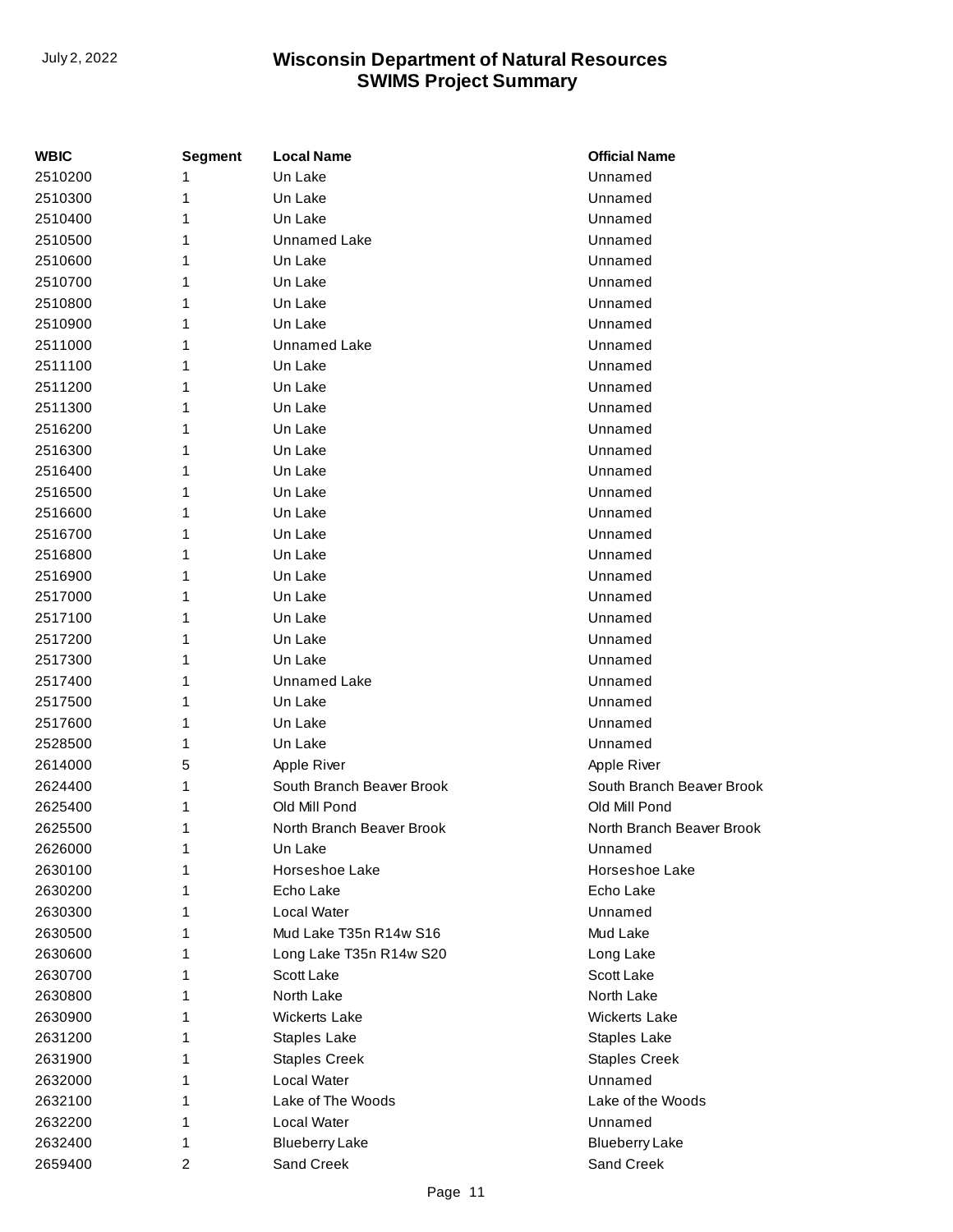| <b>WBIC</b> | Segment | <b>Local Name</b>                             | <b>Official Name</b> |
|-------------|---------|-----------------------------------------------|----------------------|
| 2659400     | 3       | Sand Creek                                    | Sand Creek           |
| 2660400     | 1       | Un Lake                                       | Unnamed              |
| 2660700     | 1       | Un Lake                                       | Unnamed              |
| 2660800     | 1       | Waterman Lake, Upper                          | Upper Waterman Lake  |
| 2660900     | 1       | Waterman Lake, Lower                          | Lower Waterman Lake  |
| 2661100     | 1       | Sand Lake                                     | Sand Lake            |
| 2661600     | 1       | Little Sand Lake                              | Little Sand Lake     |
| 2661700     | 1       | Cranberry Lake                                | Cranberry Lake       |
| 2661900     | 1       | Un Lake                                       | Unnamed              |
| 3000076     | 1       | Unnamed Creek 16-14                           | Unnamed              |
| 3000238     | 1       | Unnamed Tributary to Hay River                | Unnamed              |
| 3000243     | 1       | Wetland Tributary from Outflow of Turtle Lake | Unnamed              |
| 3000244     | 1       | Tributary to Lightening Creek                 | Unnamed              |
| 5004788     | 1       | Unnamed                                       | Unnamed              |
| 5004915     | 1       | Unnamed Trib to Sand Lake                     | Unnamed              |
| 5005066     | 1       | Local Water                                   | Unnamed              |
| 5005067     | 1       | <b>Local Water</b>                            | Unnamed              |
| 5005257     | 1       | Local Water                                   | Unnamed              |
| 5005297     | 1       | Local Water                                   | Unnamed              |
| 5005371     | 1       | West Tributary to Desair Lake                 | Unnamed              |
| 5005394     | 1       | Local Water                                   | Unnamed              |
| 5005415     | 1       | Local Water                                   | Unnamed              |
| 5005442     | 1       | Local Water                                   | Unnamed              |
| 5005462     | 1       | Local Water                                   | Unnamed              |
| 5005530     | 1       | Local Water                                   | Unnamed              |
| 5005540     | 1       | Local Water                                   | Unnamed              |
| 5005551     | 1       | Local Water                                   | Unnamed              |
| 5005556     | 1       | Local Water                                   | Unnamed              |
| 5005557     | 1       | South Trib to Lake Desair                     | Unnamed              |
| 5005575     | 1       | <b>Local Water</b>                            | Unnamed              |
| 5005607     | 1       | Unnamed Stream                                | Unnamed              |
| 5005648     | 1       | Local Water                                   | Unnamed              |
| 5005650     | 1       | Local Water                                   | Unnamed              |
| 5005657     | 1       | Local Water                                   | Unnamed              |
| 5006012     | 1       | <b>Trib to Rice Creek</b>                     | Unnamed              |
| 5006245     | 1       | Local Water                                   | Unnamed              |
| 5006271     | 1       | Local Water                                   | Unnamed              |
| 5006499     | 1       | <b>Local Water</b>                            | Unnamed              |
| 5006574     | 1       | NW Trib to Big Moon Lake                      | Unnamed              |
| 5517089     | 1       | Local Water                                   | Unnamed              |
| 5517218     | 1       | Local Water                                   | Unnamed              |
| 5517243     | 1       | Local Water                                   | Unnamed              |
| 5517261     | 1       | Local Water                                   | Unnamed              |
| 5517292     | 1       | Local Water                                   | Unnamed              |
| 5517299     | 1       | Local Water                                   | Unnamed              |
| 5517368     | 1       | Local Water                                   | Unnamed              |
| 5517380     | 1       | Local Water                                   | Unnamed              |
| 5517431     | 1       | Local Water                                   | Unnamed              |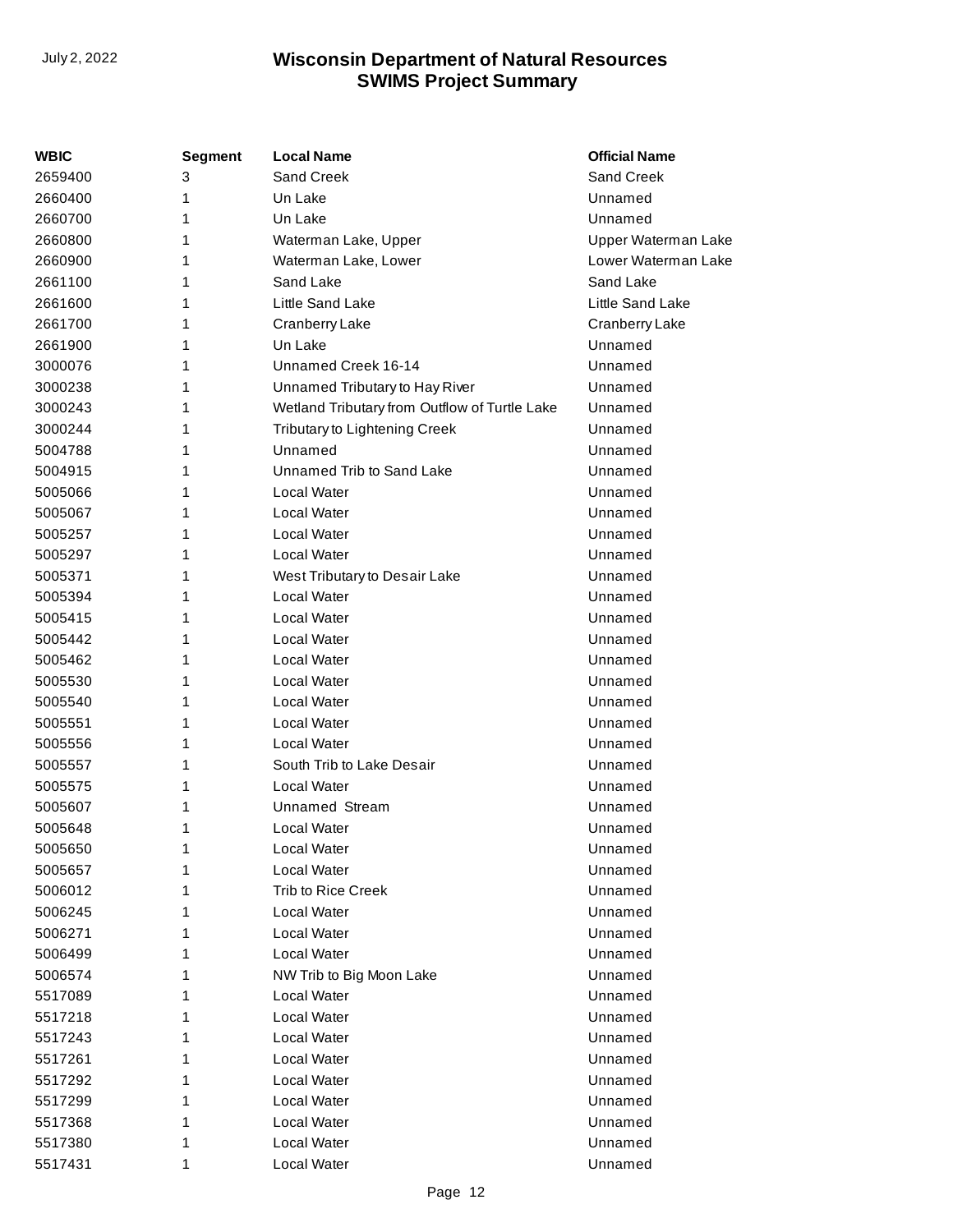| <b>WBIC</b> | <b>Segment</b> | <b>Local Name</b> | <b>Official Name</b> |
|-------------|----------------|-------------------|----------------------|
| 5517502     | 1              | Local Water       | Unnamed              |
| 5517522     | 1              | Local Water       | Unnamed              |
| 5517523     | 1              | Local Water       | Unnamed              |
| 5517538     | 1              | Local Water       | Unnamed              |
| 5517541     | 1              | Local Water       | Unnamed              |
| 5517587     | 1              | Local Water       | Unnamed              |
| 5517645     | 1              | Local Water       | Unnamed              |
| 5517685     | 1              | Local Water       | Unnamed              |
| 5517729     | 1              | Local Water       | Unnamed              |
| 5517778     | 1              | Local Water       | Unnamed              |
| 5517851     | 1              | Local Water       | Unnamed              |
| 5518027     | 1              | Local Water       | Unnamed              |
| 5518068     | 1              | Local Water       | Unnamed              |
| 5518074     | 1              | Local Water       | Unnamed              |
| 5518108     | 1              | Local Water       | Unnamed              |
| 5518142     | 1              | Local Water       | Unnamed              |
| 5518313     | 1              | Local Water       | Unnamed              |
| 5518417     | 1              | Local Water       | Unnamed              |
| 5518477     | 1              | Local Water       | Unnamed              |
| 5518498     | 1              | Local Water       | Unnamed              |
| 5518510     | 1              | Local Water       | Unnamed              |
| 5518525     | 1              | Local Water       | Unnamed              |
| 5518537     | 1              | Local Water       | Unnamed              |
| 5518553     | 1              | Local Water       | Unnamed              |
| 5518703     | 1              | Local Water       | Unnamed              |
| 5518825     | 1              | Local Water       | Unnamed              |
| 5518829     | 1              | Local Water       | Unnamed              |
| 5518840     | 1              | Local Water       | Unnamed              |
| 5519112     | 1              | Local Water       | Unnamed              |
| 5519118     | 1              | Local Water       | Unnamed              |
| 5519237     | 1              | Local Water       | Unnamed              |
| 5519255     | 1              | Local Water       | Unnamed              |
| 5519262     | 1              | Local Water       | Unnamed              |
| 5519318     | 1              | Local Water       | Unnamed              |
| 5519450     | 1              | Local Water       | Unnamed              |
| 5519463     | 1              | Local Water       | Unnamed              |
| 5519498     | 1              | Local Water       | Unnamed              |
| 5519636     | 1              | Local Water       | Unnamed              |
| 5519713     | 1              | Local Water       | Unnamed              |
| 5519924     | 1              | Local Water       | Unnamed              |
| 5519971     | 1              | Local Water       | Unnamed              |
| 5520265     | 1              | Local Water       | Unnamed              |
| 5520374     | 1              | Local Water       | Unnamed              |
| 5520801     | 1              | Local Water       | Unnamed              |
| 5521042     | 1              | Local Water       | Unnamed              |
| 5521097     | 1              | Local Water       | Unnamed              |
| 5521218     | 1              | Local Water       | Unnamed              |
| 5521511     | 1              | Local Water       | Unnamed              |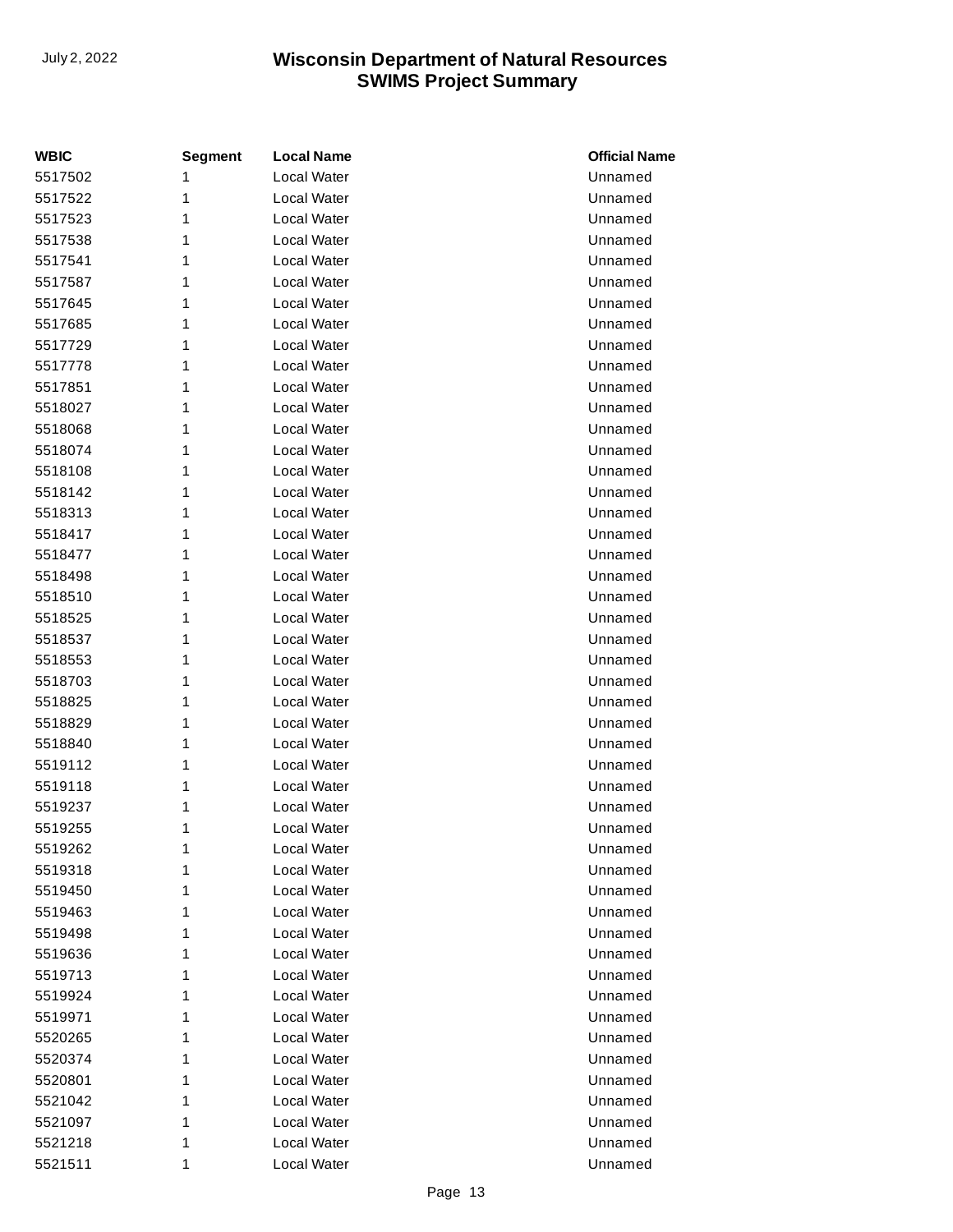| <b>WBIC</b>              | <b>Segment</b>     | <b>Local Name</b>   | <b>Official Name</b> |                 |
|--------------------------|--------------------|---------------------|----------------------|-----------------|
| 5521592                  |                    | Local Water         | Unnamed              |                 |
| 5521987                  | 1                  | Local Water         | Unnamed              |                 |
| 5522012                  | 1                  | Local Water         | Unnamed              |                 |
| 5522021                  |                    | Local Water         | Unnamed              |                 |
| 5522149                  |                    | Local Water         | Unnamed              |                 |
| 5522495                  | 1                  | Local Water         | Unnamed              |                 |
| 5522933                  |                    | Local Water         | Unnamed              |                 |
| 5523016                  |                    | Local Water         | Unnamed              |                 |
| 5523126                  | 1                  | Local Water         | Unnamed              |                 |
| 5523350                  | 1                  | <b>Local Water</b>  | Unnamed              |                 |
| 5523753                  |                    | Local Water         | Unnamed              |                 |
| 5523918                  |                    | Local Water         | Unnamed              |                 |
| 5523953                  |                    | Local Water         | Unnamed              |                 |
| 5524595                  | 1                  | Local Water         | Unnamed              |                 |
| 5524669                  |                    | Local Water         | Unnamed              |                 |
| 5524883                  |                    | Local Water         | Unnamed              |                 |
| 5525841                  | 1                  | Local Water         | Unnamed              |                 |
| 5526292                  | 1                  | Local Water         | Unnamed              |                 |
| 5526394                  |                    | Local Water         | Unnamed              |                 |
| 5526478                  |                    | Local Water         | Unnamed              |                 |
| 5526738                  | 1                  | Local Water         | Unnamed              |                 |
| 5526994                  | 1                  | Local Water         | Unnamed              |                 |
| 5527162                  |                    | Local Water         | Unnamed              |                 |
| 5527900                  |                    | Local Water         | Unnamed              |                 |
| 5581842                  | 1                  | Local Water         | Unnamed              |                 |
| 5581845                  | 1                  | Local Water         | Unnamed              |                 |
| 5581886                  | 1                  | Local Water         | Unnamed              |                 |
| 5581945                  |                    | Local Water         | Unnamed              |                 |
| 5583521                  | 1                  | Local Water         | Unnamed              |                 |
| 5583527                  | 1                  | Local Water         | Unnamed              |                 |
| 5583538                  |                    | Local Water         | Unnamed              |                 |
| 5583555                  | 1                  | Local Water         | Unnamed              |                 |
| 5583563                  | 1                  | Local Water         | Unnamed              |                 |
| 5583579                  |                    | Local Water         | Unnamed              |                 |
| 5583585                  |                    | <b>Local Water</b>  | Unnamed              |                 |
| 5583629                  |                    | <b>Unnamed Lake</b> | Unnamed              |                 |
| 5583867                  | 1                  | <b>Unnamed Lake</b> | Unnamed              |                 |
| <b>Lab Account Codes</b> |                    |                     |                      |                 |
| <b>Account Code</b>      | <b>Description</b> |                     | <b>Start Date</b>    | <b>End Date</b> |
| <b>Forms</b>             |                    |                     |                      |                 |
| <b>Form Code</b>         | <b>Form Name</b>   |                     |                      |                 |
| <b>Methods</b>           |                    |                     |                      |                 |
| <b>Method Code</b>       |                    | <b>Description</b>  |                      |                 |